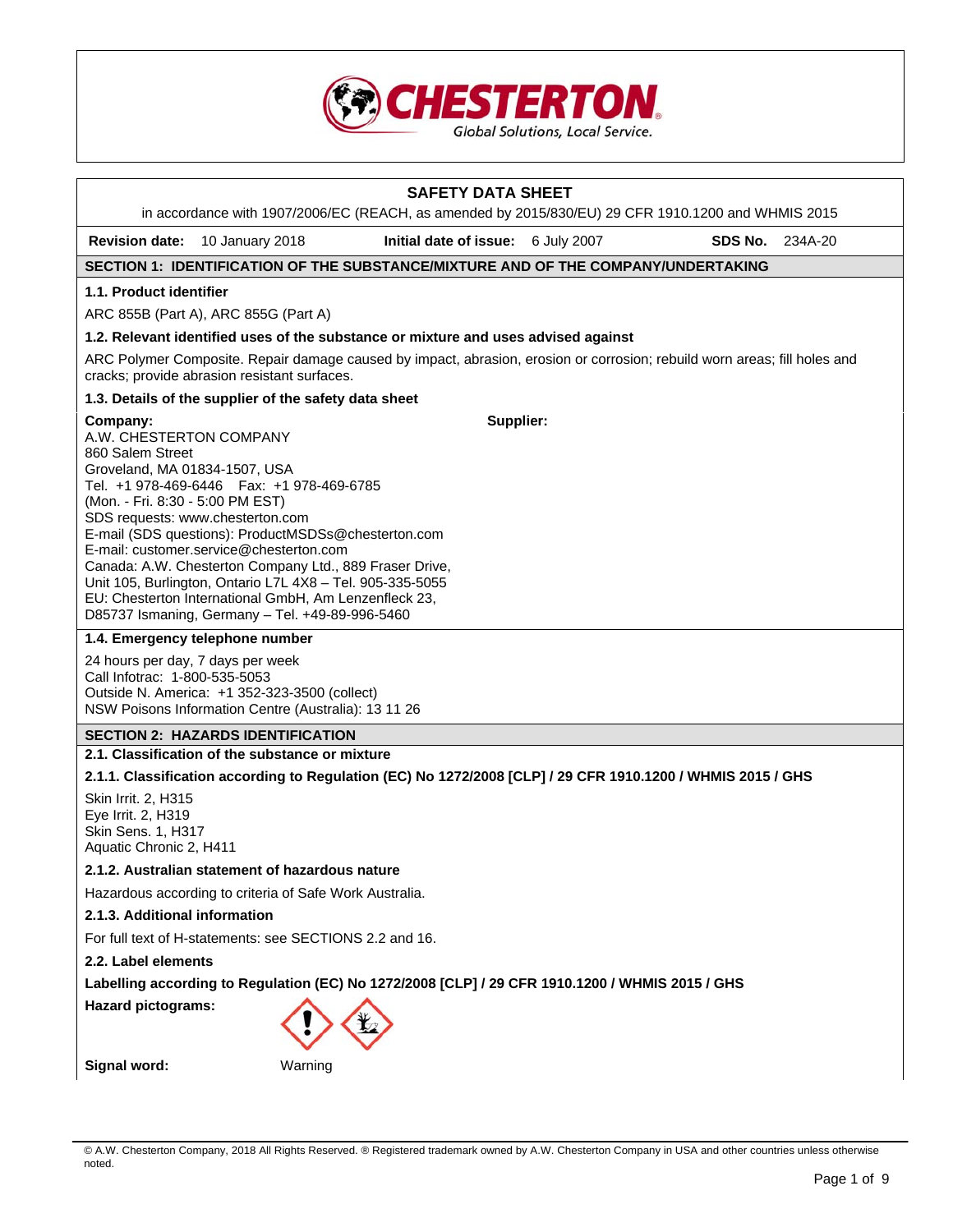| <b>Hazard statements:</b>        | H315<br>H319<br>H317<br>H411                                         | Causes skin irritation.<br>Causes serious eye irritation.<br>May cause an allergic skin reaction.<br>Toxic to aquatic life with long lasting effects.                                                                                                                                                                                                                                                   |
|----------------------------------|----------------------------------------------------------------------|---------------------------------------------------------------------------------------------------------------------------------------------------------------------------------------------------------------------------------------------------------------------------------------------------------------------------------------------------------------------------------------------------------|
| <b>Precautionary statements:</b> | P <sub>264</sub><br>P273<br>P <sub>280</sub><br>P302/352<br>P333/313 | Wash skin thoroughly after handling.<br>Avoid release to the environment.<br>Wear protective gloves and eye/face protection.<br>IF ON SKIN: Wash with plenty of soap and water.<br>P305/351/338 IF IN EYES: Rinse cautiously with water for several minutes. Remove contact<br>lenses, if present and easy to do. Continue rinsing.<br>If skin irritation or rash occurs: Get medical advice/attention. |
|                                  | P337/313<br>P362/364<br>P391<br>P501                                 | If eye irritation persists: Get medical advice/attention.<br>Take off contaminated clothing and wash it before reuse.<br>Collect spillage.<br>Dispose of contents/container to an approved waste disposal plant.                                                                                                                                                                                        |

# **Supplemental information:** None

# **2.3. Other hazards**

The safety and health hazards are detailed separately for Part A and Part B. The final cured material is considered nonhazardous. Upon machining, refer to the precautions in the safety data sheets for Part A and Part B.

| <b>SECTION 3: COMPOSITION/INFORMATION ON INGREDIENTS</b>                                                                           |           |                           |                          |                                                                                                          |  |  |  |
|------------------------------------------------------------------------------------------------------------------------------------|-----------|---------------------------|--------------------------|----------------------------------------------------------------------------------------------------------|--|--|--|
| 3.2. Mixtures                                                                                                                      |           |                           |                          |                                                                                                          |  |  |  |
| Hazardous Ingredients <sup>1</sup>                                                                                                 | % Wt.     | <b>CAS No./</b><br>EC No. | <b>REACH</b><br>Reg. No. | <b>CLP/GHS Classification</b>                                                                            |  |  |  |
| Epoxy resin (number average molecular<br>weight $\leq$ 700)                                                                        | $10 - 15$ | 25068-38-6<br>500-033-5   | NA.                      | <b>Skin Irrit. 2, H315</b><br>Eye Irrit. 2, H319<br><b>Skin Sens. 1, H317</b><br>Aquatic Chronic 2, H411 |  |  |  |
| Epoxy resin (number average molecular<br>weight $\leq$ 700)                                                                        | 15-25     | 9003-36-5*<br>500-006-8   | 01-211945<br>4392-40     | Skin Irrit. 2, H315<br>Skin Sens. 1, H317<br>Aquatic Chronic 2, H411                                     |  |  |  |
| Other ingredients:                                                                                                                 |           |                           |                          |                                                                                                          |  |  |  |
| Graphite                                                                                                                           | $1 - 5$   | 7782-42-5<br>231-955-3    | NA.                      | Not classified**                                                                                         |  |  |  |
| Silica (Quartz)                                                                                                                    | $1-5$     | 14808-60-7<br>238-878-4   | NA.                      | Not classified**                                                                                         |  |  |  |
| Silicon carbide                                                                                                                    | 25-35     | 409-21-2<br>206-991-8     | NA.                      | Not classified**                                                                                         |  |  |  |
| Titanium dioxide                                                                                                                   | $0 - 4$   | 13463-67-7<br>236-675-5   | 01-211948<br>9379-17     | Not classified**                                                                                         |  |  |  |
| *Alternative CAS No: 28064-14-4.<br>**Substance with a workplace exposure limit.<br>For full text of H-statements: see SECTION 16. |           |                           |                          |                                                                                                          |  |  |  |

| <sup>1</sup> Classified according to: * 29 CFR 1910.1200, 1915, 1916, 1917, Mass. Right-to-Know Law (ch. 40, M.G.LO. 111F), California Proposition 65 |
|-------------------------------------------------------------------------------------------------------------------------------------------------------|
| * 1272/2008/EC. GHS. REACH                                                                                                                            |
| 1.111111110000117                                                                                                                                     |

| * WHMIS 2015          |
|-----------------------|
| * Safe Work Australia |

# **SECTION 4: FIRST AID MEASURES**

| 4.1. Description of first aid measures |                |                                                                                                                                                                                                                                |  |  |
|----------------------------------------|----------------|--------------------------------------------------------------------------------------------------------------------------------------------------------------------------------------------------------------------------------|--|--|
| Inhalation:                            | not applicable |                                                                                                                                                                                                                                |  |  |
| <b>Skin contact:</b>                   |                | Remove contaminated clothing. Wash skin with soap and water. Consult physician if irritation develops.                                                                                                                         |  |  |
| Eye contact:                           |                | Flush eyes for at least 15 minutes with large amounts of water. Consult physician if irritation develops.                                                                                                                      |  |  |
| Ingestion:                             |                | Do not induce vomiting. Contact physician immediately.                                                                                                                                                                         |  |  |
| <b>Protection of first-aiders:</b>     |                | No action shall be taken involving any personal risk or without suitable training. Avoid contact with<br>the product while providing aid to the victim. See section 8 for recommendations on personal<br>protective equipment. |  |  |

© A.W. Chesterton Company, 2018 All Rights Reserved. ® Registered trademark owned by A.W. Chesterton Company in USA and other countries unless otherwise noted.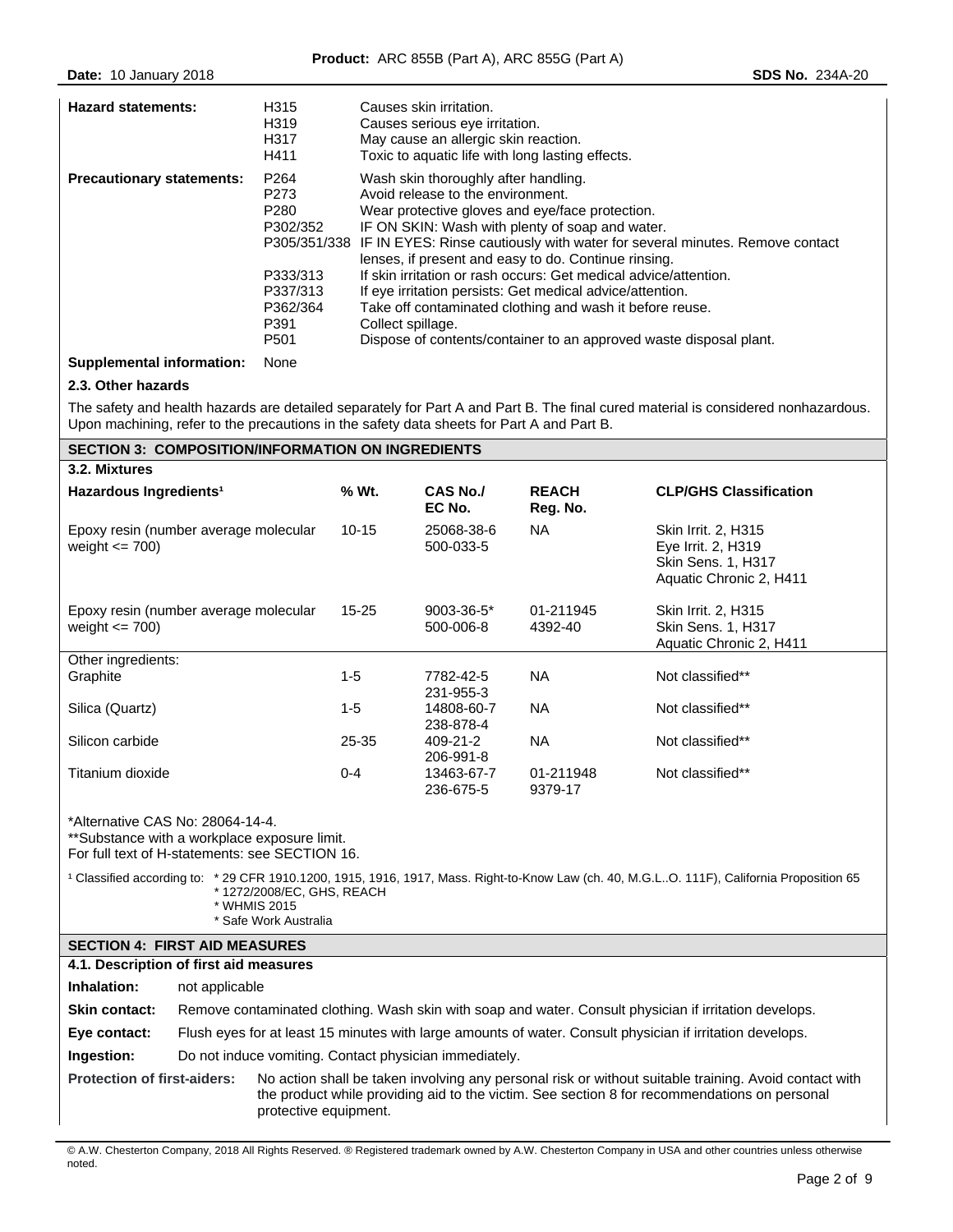**Date:** 10 January 2018 **SDS No.** 234A-20

#### **4.2. Most important symptoms and effects, both acute and delayed**

Moderate eye and skin irritant. May cause skin sensitization as evidenced by rashes or hives.

#### **4.3. Indication of any immediate medical attention and special treatment needed**

Treat symptoms.

## **SECTION 5: FIREFIGHTING MEASURES**

#### **5.1. Extinguishing media**

**Suitable extinguishing media:** Carbon dioxide, dry chemical, foam or water fog

#### **Unsuitable extinguishing media:** None known

#### **5.2. Special hazards arising from the substance or mixture**

None

#### **5.3. Advice for firefighters**

Cool exposed containers with water. Recommend Firefighters wear self-contained breathing apparatus.

**Flammability Classification:** –

**HAZCHEM Emergency Action Code:** 2 Z

## **SECTION 6: ACCIDENTAL RELEASE MEASURES**

#### **6.1. Personal precautions, protective equipment and emergency procedures**

Avoid skin contact. Utilize exposure controls and personal protection as specified in Section 8.

#### **6.2. Environmental Precautions**

Keep out of sewers, streams and waterways.

#### **6.3. Methods and material for containment and cleaning up**

Contain spill to a small area. Pick up with absorbent material (sand, sawdust, clay, etc.) and place in a suitable container for disposal.

#### **6.4. Reference to other sections**

Refer to section 13 for disposal advice.

## **SECTION 7: HANDLING AND STORAGE**

## **7.1. Precautions for safe handling**

Remove contaminated clothing immediately. Wash clothing before reuse. Contaminated leather including shoes cannot be decontaminated and should be discarded. Contaminated work clothing must not be allowed out of the workplace. Utilize exposure controls and personal protection as specified in Section 8. Wash thoroughly after handling. Avoid creating and breathing dust during removal, drilling, grinding, sawing or sanding.

## **7.2. Conditions for safe storage, including any incompatibilities**

Store in a cool, dry area.

## **7.3. Specific end use(s)**

No special precautions.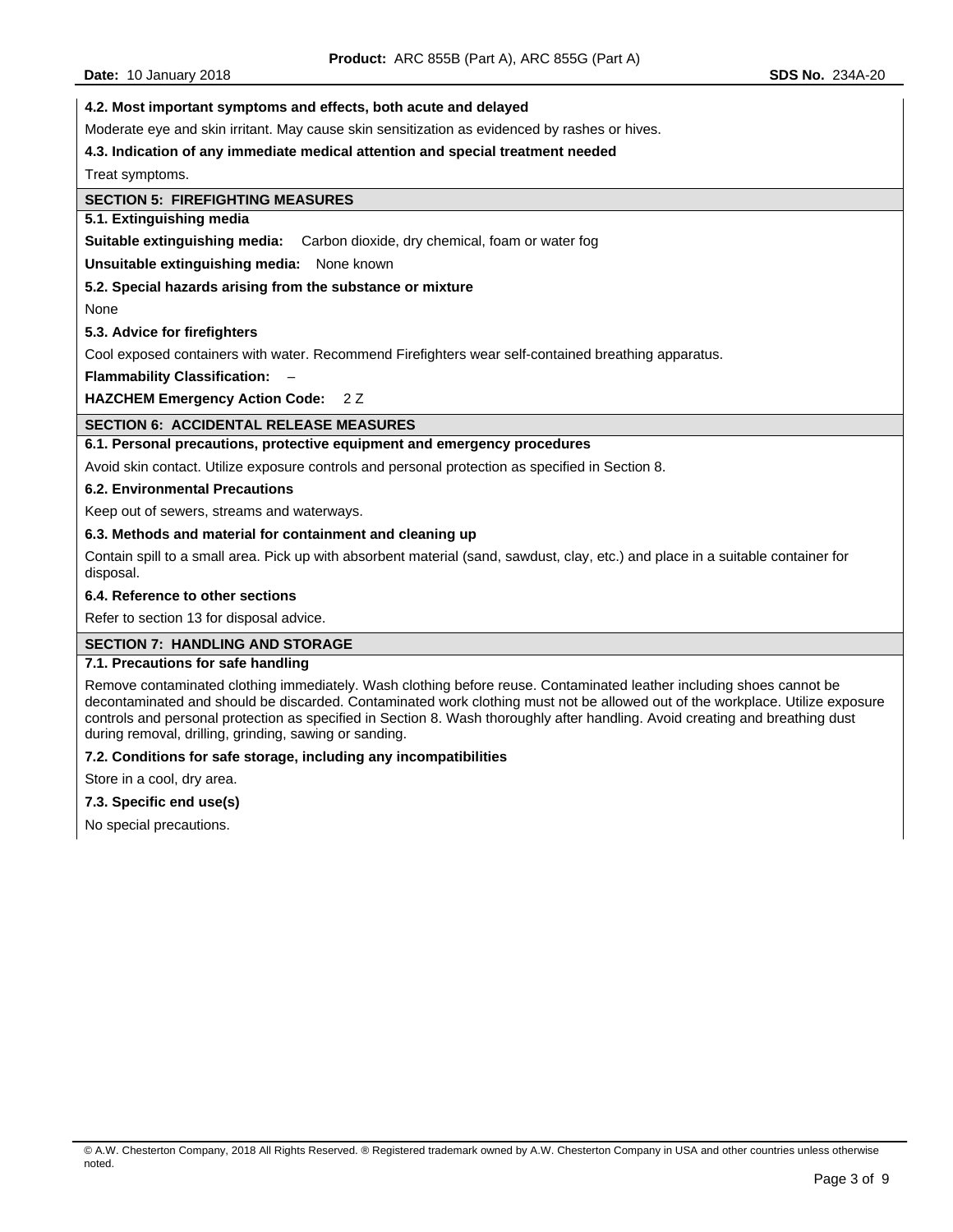#### **SECTION 8: EXPOSURE CONTROLS/PERSONAL PROTECTION**

# **8.1. Control parameters**

# **Occupational exposure limit values**

| <b>Ingredients</b>                                          | <b>OSHA PEL1</b><br>ppm | mg/m <sup>3</sup> | <b>ACGIH TLV<sup>2</sup></b><br>ppm | mg/m <sup>3</sup> | UK WEL <sup>3</sup><br>ppm | mg/m <sup>3</sup> | <b>AUSTRALIA ES<sup>4</sup></b><br>ppm | mg/m <sup>3</sup> |
|-------------------------------------------------------------|-------------------------|-------------------|-------------------------------------|-------------------|----------------------------|-------------------|----------------------------------------|-------------------|
| Epoxy resin (number average<br>molecular weight $\leq$ 700) |                         |                   |                                     |                   |                            |                   |                                        |                   |
| Graphite                                                    | 15 mppcf                | (resp.)           | (resp.)                             | 2                 | (inhal.)<br>(resp.)        | 10<br>4           | (resp.)                                | っ                 |
| Silica (Quartz)                                             | (resp.)                 | 0.1               | (resp.)                             | 0.025             |                            | 0.1               | (resp.)                                | 0.1               |
| Silicon carbide                                             | (total)<br>(resp.)      | 15<br>5           | (total)<br>(resp.)                  | 10<br>3           | (total)<br>(resp.)         | 10<br>4           |                                        | 10                |
| Titanium dioxide                                            | -                       | 15                | $\overline{\phantom{m}}$            | 10                | (total)<br>(resp.)         | 10<br>4           |                                        | 10                |

<sup>1</sup> United States Occupational Health & Safety Administration permissible exposure limits

² American Conference of Governmental Industrial Hygienists threshold limit values

<sup>3</sup> EH40 Workplace exposure limits, Health & Safety Executive

⁴ Adopted National Exposure Standards for Atmospheric Contaminants in the Occupational Environment [NOHSC:1003]

## **Derived No Effect Level (DNEL) according to Regulation (EC) No 1907/2006:**

#### **Workers**

| Substance                       | Route of exposure              | Potential health effects              | <b>DNEL</b>               |
|---------------------------------|--------------------------------|---------------------------------------|---------------------------|
| Epoxy resin (CAS no. 9003-36-5) | <b>Inhalation</b>              | Acute effects, local / Acute effects, | no data available         |
|                                 |                                | systemic                              |                           |
|                                 |                                | Chronic effects, local                | no data available         |
|                                 |                                | Chronic effects, systemic             | 29.39 mg/m <sup>3</sup>   |
|                                 | Acute effects, local<br>Dermal |                                       | 0.0083 mg/cm <sup>2</sup> |
|                                 |                                | Acute effects, systemic               | no data available         |
|                                 |                                | Chronic effects, local                |                           |
|                                 |                                | Chronic effects, systemic             | 104.15 mg/kg              |
|                                 |                                |                                       | bw/dav                    |
| Titanium dioxide                | <b>Inhalation</b>              | Chronic effects                       | 10 mg/m <sup>3</sup>      |

## **Predicted No Effect Concentration (PNEC) according to Regulation (EC) No 1907/2006:**

| Substance                       | Environmental protection target    | <b>PNEC</b>         |
|---------------------------------|------------------------------------|---------------------|
| Epoxy resin (CAS no. 9003-36-5) | Fresh water                        | $0.003$ mg/l        |
|                                 | Marine water                       | $0.0003$ mg/l       |
|                                 | Water, intermittent release        | $0.0254$ mg/l       |
|                                 | <b>Freshwater sediments</b>        | 0.294 mg/kg         |
|                                 | Marine sediments                   | $0.0294$ mg/kg      |
|                                 | Microorganisms in sewage treatment | $10 \text{ m}$ g/l  |
|                                 | Soil (agricultural)                | 0.237 mg/kg         |
| Titanium dioxide                | Fresh water                        | $0.184$ mg/l        |
|                                 | Marine water                       | $0.0184$ mg/l       |
|                                 | Water                              | $0.193$ mg/l        |
|                                 | <b>Freshwater sediments</b>        | 1000 mg/kg          |
|                                 | Marine sediments                   | $100 \text{ mq/kg}$ |
|                                 | Microorganisms in sewage treatment | 100 mg/l            |
|                                 | Soil (agricultural)                | 100 mg/kg           |

# **8.2. Exposure controls**

## **8.2.1. Engineering measures**

No special requirements. If exposure limits are exceeded, provide adequate ventilation. If it is necessary to alter the final cured product such that dust may be generated, use adequate dust extraction or damp down.

<sup>©</sup> A.W. Chesterton Company, 2018 All Rights Reserved. ® Registered trademark owned by A.W. Chesterton Company in USA and other countries unless otherwise noted.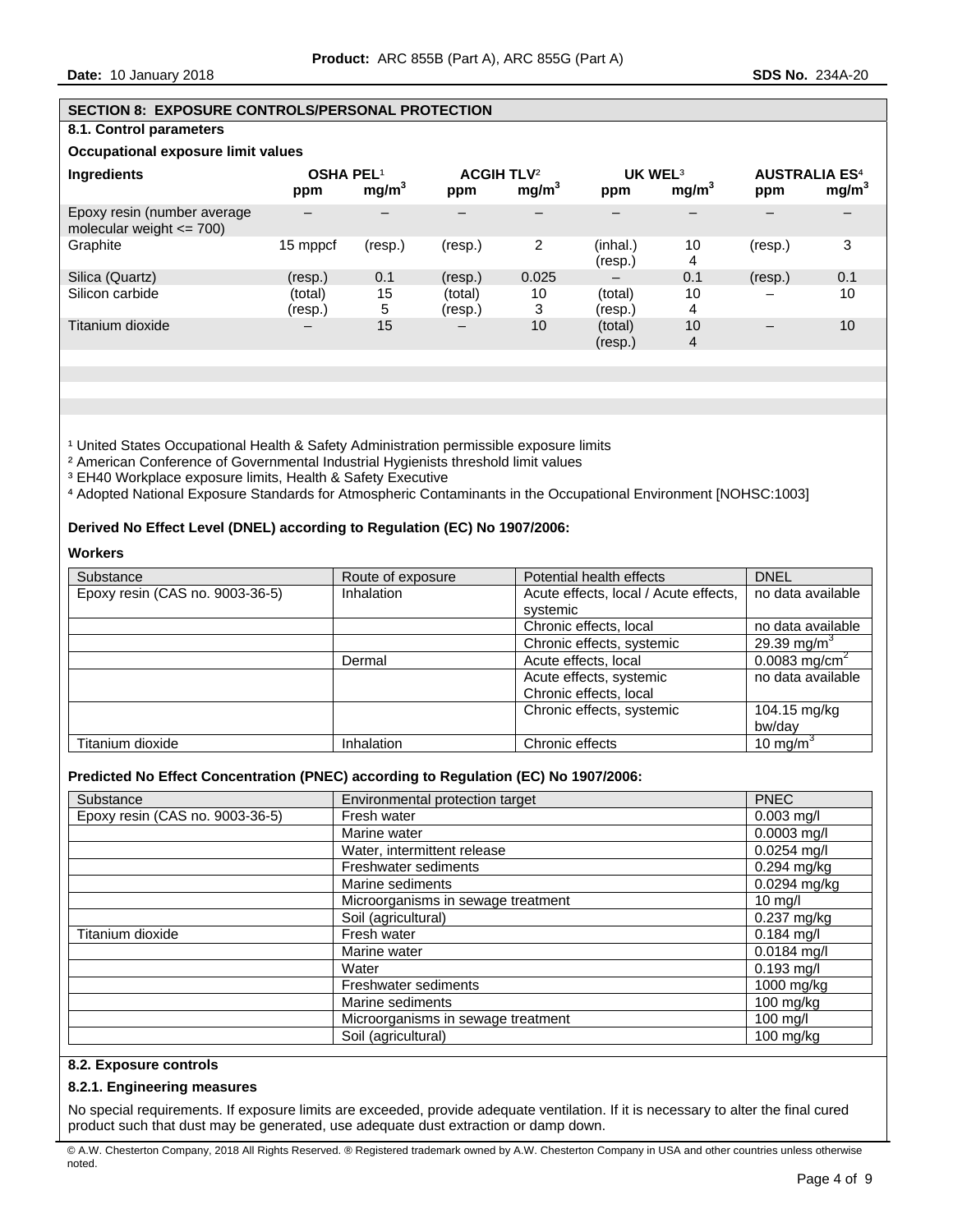#### **8.2.2. Individual protection measures**

| <b>Respiratory protection:</b> | Not normally needed. If exposure limits are exceeded, use a half or full-face respirator with combined<br>dust/organic vapour filter (e.g., EN filter type A-P2). |
|--------------------------------|-------------------------------------------------------------------------------------------------------------------------------------------------------------------|
| <b>Protective gloves:</b>      | Chemical resistant gloves (e.g., nitrile rubber, butyl rubber, neoprene, PVC)                                                                                     |
| Eye and face protection:       | Safety goggles.                                                                                                                                                   |
| Other:                         | Impervious clothing as necessary to prevent skin contact.                                                                                                         |

#### **8.2.3. Environmental exposure controls**

Refer to sections 6 and 12.

# **SECTION 9: PHYSICAL AND CHEMICAL PROPERTIES**

## **9.1. Information on basic physical and chemical properties**

| <b>Physical state</b>                                                                                                                                                              | viscous liquid                                                                            | Odour                                                                                                         | sweet odor                                      |
|------------------------------------------------------------------------------------------------------------------------------------------------------------------------------------|-------------------------------------------------------------------------------------------|---------------------------------------------------------------------------------------------------------------|-------------------------------------------------|
| Colour                                                                                                                                                                             | black or gray                                                                             | <b>Odour threshold</b>                                                                                        | not determined                                  |
| Initial boiling point                                                                                                                                                              | not applicable                                                                            | Vapour pressure $@$ 20 $°C$                                                                                   | not determined                                  |
| <b>Melting point</b>                                                                                                                                                               | not applicable                                                                            | % Aromatics by weight                                                                                         | 0%                                              |
| % Volatile (by volume)                                                                                                                                                             | $< 1\%$                                                                                   | рH                                                                                                            | not applicable                                  |
| <b>Flash point</b>                                                                                                                                                                 | 249°C (480°F)                                                                             | <b>Relative density</b>                                                                                       | $1.9 - 2.0$ kg/l                                |
| <b>Method</b>                                                                                                                                                                      | Closed Cup                                                                                | Weight per volume                                                                                             | $15.8 - 16.6$ lbs/gal.                          |
| <b>Viscosity</b>                                                                                                                                                                   | 700k – 3.3mm cps @ $25^{\circ}$ C                                                         | Coefficient (water/oil)                                                                                       | $\leq 1$                                        |
| <b>Autoignition temperature</b><br>Decomposition temperature<br><b>Upper/lower flammability</b><br>or explosive limits<br>Flammability (solid, gas)<br><b>Explosive properties</b> | not applicable<br>no data available<br>not determined<br>not applicable<br>not applicable | Vapour density (air=1)<br>Rate of evaporation (ether=1)<br>Solubility in water<br><b>Oxidising properties</b> | >1<br>$\leq 1$<br>very slight<br>not applicable |

#### **9.2. Other information**

None

# **SECTION 10: STABILITY AND REACTIVITY**

# **10.1. Reactivity**

Refer to sections 10.3 and 10.5.

#### **10.2. Chemical stability**

Stable

#### **10.3. Possibility of hazardous reactions**

No dangerous reactions known under conditions of normal use.

#### **10.4. Conditions to avoid**

Extreme heat above 149°C (300°F).

#### **10.5. Incompatible materials**

Strong mineral acids and bases, strong organic bases and strong oxidizers like liquid Chlorine and concentrated Oxygen.

# **10.6. Hazardous decomposition products**

Carbon Monoxide, aldehydes, acids and other toxic fumes.

## **SECTION 11: TOXICOLOGICAL INFORMATION**

## **11.1. Information on toxicological effects**

**Primary route of exposure under normal use:**  Skin and eye contact. Personnel with pre-existing skin or lung allergies may be aggravated by exposure.

#### **Acute toxicity -**

**Oral:** Based on available data on components, the classification criteria are not met.

| Substance        | Test       | Result        |
|------------------|------------|---------------|
| Epoxy resin      | LD50. rat  | > 5000 mg/kg  |
| Graphite         | LD50. rat  | > 2000 mg/kg  |
| Silicon carbide  | NOAEL, rat | 2000 mg/kg    |
| Titanium dioxide | LD50. rat  | > 10000 mg/kg |

© A.W. Chesterton Company, 2018 All Rights Reserved. ® Registered trademark owned by A.W. Chesterton Company in USA and other countries unless otherwise noted.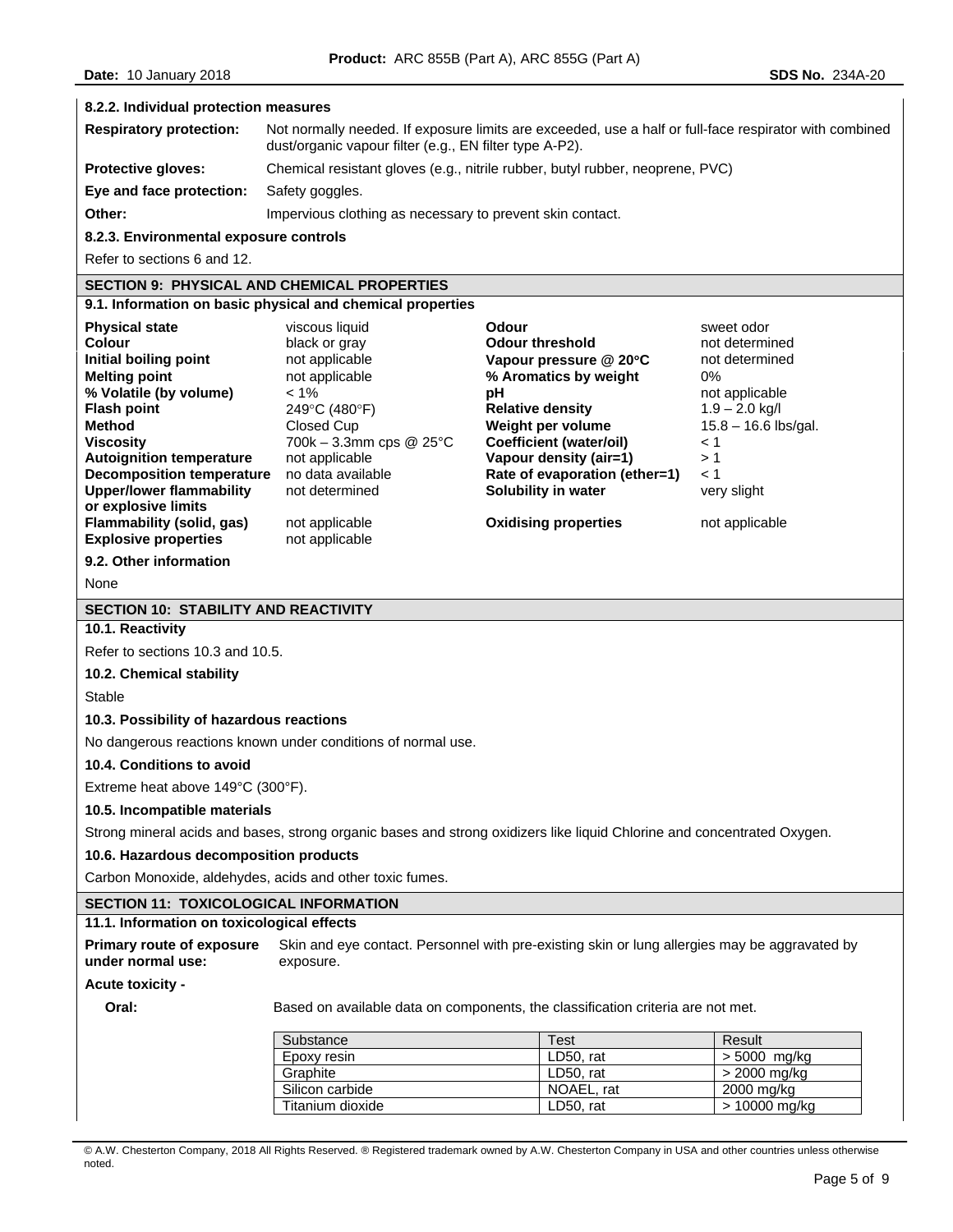|  |  | $SDS$ No. $234A$ |  |
|--|--|------------------|--|

| Dermal:                                                  |                                                                                                                                                                                                                                                                                                                                                                                                                                                                                                                                                               |                                |                                           |
|----------------------------------------------------------|---------------------------------------------------------------------------------------------------------------------------------------------------------------------------------------------------------------------------------------------------------------------------------------------------------------------------------------------------------------------------------------------------------------------------------------------------------------------------------------------------------------------------------------------------------------|--------------------------------|-------------------------------------------|
|                                                          | Substance                                                                                                                                                                                                                                                                                                                                                                                                                                                                                                                                                     | <b>Test</b>                    | Result                                    |
|                                                          | Epoxy resin                                                                                                                                                                                                                                                                                                                                                                                                                                                                                                                                                   | LD50, rabbit                   | > 2000 mg/kg                              |
|                                                          | Silicon carbide                                                                                                                                                                                                                                                                                                                                                                                                                                                                                                                                               | NOAEL, rat                     | 2000 mg/kg                                |
|                                                          | Titanium dioxide                                                                                                                                                                                                                                                                                                                                                                                                                                                                                                                                              | LD50, rabbit                   | $>10000$ mg/kg                            |
| Inhalation:                                              |                                                                                                                                                                                                                                                                                                                                                                                                                                                                                                                                                               |                                |                                           |
|                                                          | Substance                                                                                                                                                                                                                                                                                                                                                                                                                                                                                                                                                     | Test                           | Result                                    |
|                                                          | Epoxy resin (CAS no. 25068-38-6)                                                                                                                                                                                                                                                                                                                                                                                                                                                                                                                              | LC0, rat, 5-8 h                | No mortality at vapor<br>saturation level |
|                                                          | Graphite                                                                                                                                                                                                                                                                                                                                                                                                                                                                                                                                                      | LC50, rat, 4 h                 | $> 2$ mg/l                                |
|                                                          | Titanium dioxide                                                                                                                                                                                                                                                                                                                                                                                                                                                                                                                                              | LC50, rat, 4 h                 | $> 6.82$ mg/l                             |
| <b>Skin corrosion/irritation:</b><br>Irritating to skin. |                                                                                                                                                                                                                                                                                                                                                                                                                                                                                                                                                               |                                |                                           |
|                                                          | Substance                                                                                                                                                                                                                                                                                                                                                                                                                                                                                                                                                     | Test                           | Result                                    |
|                                                          | Epoxy resin                                                                                                                                                                                                                                                                                                                                                                                                                                                                                                                                                   | Skin irritation, rabbit        | Mild irritation                           |
|                                                          | Graphite                                                                                                                                                                                                                                                                                                                                                                                                                                                                                                                                                      | Skin irritation, rabbit        | Not irritating                            |
|                                                          | Titanium dioxide                                                                                                                                                                                                                                                                                                                                                                                                                                                                                                                                              | Skin irritation, rabbit        | Not irritating                            |
| Serious eye damage/<br>irritation:                       | Irritating to eyes.                                                                                                                                                                                                                                                                                                                                                                                                                                                                                                                                           |                                |                                           |
|                                                          | Substance                                                                                                                                                                                                                                                                                                                                                                                                                                                                                                                                                     | Test                           | Result                                    |
|                                                          | Epoxy resin (CAS no. 25068-38-6)                                                                                                                                                                                                                                                                                                                                                                                                                                                                                                                              | Eye irritation, rabbit         | Mild irritation /                         |
|                                                          |                                                                                                                                                                                                                                                                                                                                                                                                                                                                                                                                                               |                                | Moderate irritation                       |
|                                                          | Titanium dioxide                                                                                                                                                                                                                                                                                                                                                                                                                                                                                                                                              | Eye irritation, rabbit         | Not irritating                            |
| <b>Respiratory or skin</b><br>sensitisation:             | May cause skin sensitization as evidenced by rashes or hives.                                                                                                                                                                                                                                                                                                                                                                                                                                                                                                 |                                |                                           |
|                                                          | Substance                                                                                                                                                                                                                                                                                                                                                                                                                                                                                                                                                     | Test                           | Result                                    |
|                                                          | Epoxy resin                                                                                                                                                                                                                                                                                                                                                                                                                                                                                                                                                   | Skin sensitization, guinea pig | Sensitizing                               |
|                                                          | Graphite                                                                                                                                                                                                                                                                                                                                                                                                                                                                                                                                                      | Skin sensitization, mouse      | Not sensitizing                           |
|                                                          |                                                                                                                                                                                                                                                                                                                                                                                                                                                                                                                                                               |                                |                                           |
|                                                          | Titanium dioxide                                                                                                                                                                                                                                                                                                                                                                                                                                                                                                                                              | Skin sensitization, guinea pig | Not sensitizing                           |
| Germ cell mutagenicity:                                  | Epoxy resin, Silicon carbide, Titanium dioxide: based on available data, the classification criteria are<br>not met.                                                                                                                                                                                                                                                                                                                                                                                                                                          |                                |                                           |
| Carcinogenicity:                                         | The International Agency for Research on Cancer (IARC) and the National Toxicology Program<br>(NTP) have classified inhaled silica as a human carcinogen. IARC has designated inhaled titanium<br>dioxide as possibly carcinogenic to humans (group 2B). The silica and titanium dioxide in this<br>product do not separate from the mixture or in of themselves become airborne, therefore, do not<br>present a hazard in normal use. Epoxy resin: based on available data, the classification criteria are<br>not met.                                      |                                |                                           |
| <b>Reproductive toxicity:</b>                            | Epoxy resin, Graphite, Silicon carbide, Titanium dioxide: based on available data, the classification<br>criteria are not met.                                                                                                                                                                                                                                                                                                                                                                                                                                |                                |                                           |
| <b>STOT-single exposure:</b>                             | Not expected to cause toxicity.                                                                                                                                                                                                                                                                                                                                                                                                                                                                                                                               |                                |                                           |
| STOT-repeated exposure:                                  | Repeated inhalation of respirable free silica may cause scarring of the lungs with cough and<br>shortness of breath. Silicosis, a delayed lung injury that is a disabling, progressive and sometimes<br>fatal pulmonary fibrosis, may result. Prolonged, excessive inhalation of Graphite dust has caused<br>emphysema and pneumoconiosis. The silica and graphite in this product do not separate from the<br>mixture or in of themselves become airborne, therefore, do not present a hazard in normal use.<br>Epoxy resin: not expected to cause toxicity. |                                |                                           |
| <b>Aspiration hazard:</b>                                | Based on available data, the classification criteria are not met.                                                                                                                                                                                                                                                                                                                                                                                                                                                                                             |                                |                                           |
| Other information:                                       | None known                                                                                                                                                                                                                                                                                                                                                                                                                                                                                                                                                    |                                |                                           |

. **INFORMATI** 

Ecotoxicological data have not been determined specifically for this product. The information given below is based on a knowledge of the components and the ecotoxicology of similar substances.

#### **12.1. Toxicity**

Epoxy resin (number average molecular weight <= 700) is toxic to aquatic organisms and may cause long-term adverse effects in the aquatic environment (LC50/EC50 between 1 and 10 mg/l in the most sensitive species).

<sup>©</sup> A.W. Chesterton Company, 2018 All Rights Reserved. ® Registered trademark owned by A.W. Chesterton Company in USA and other countries unless otherwise noted.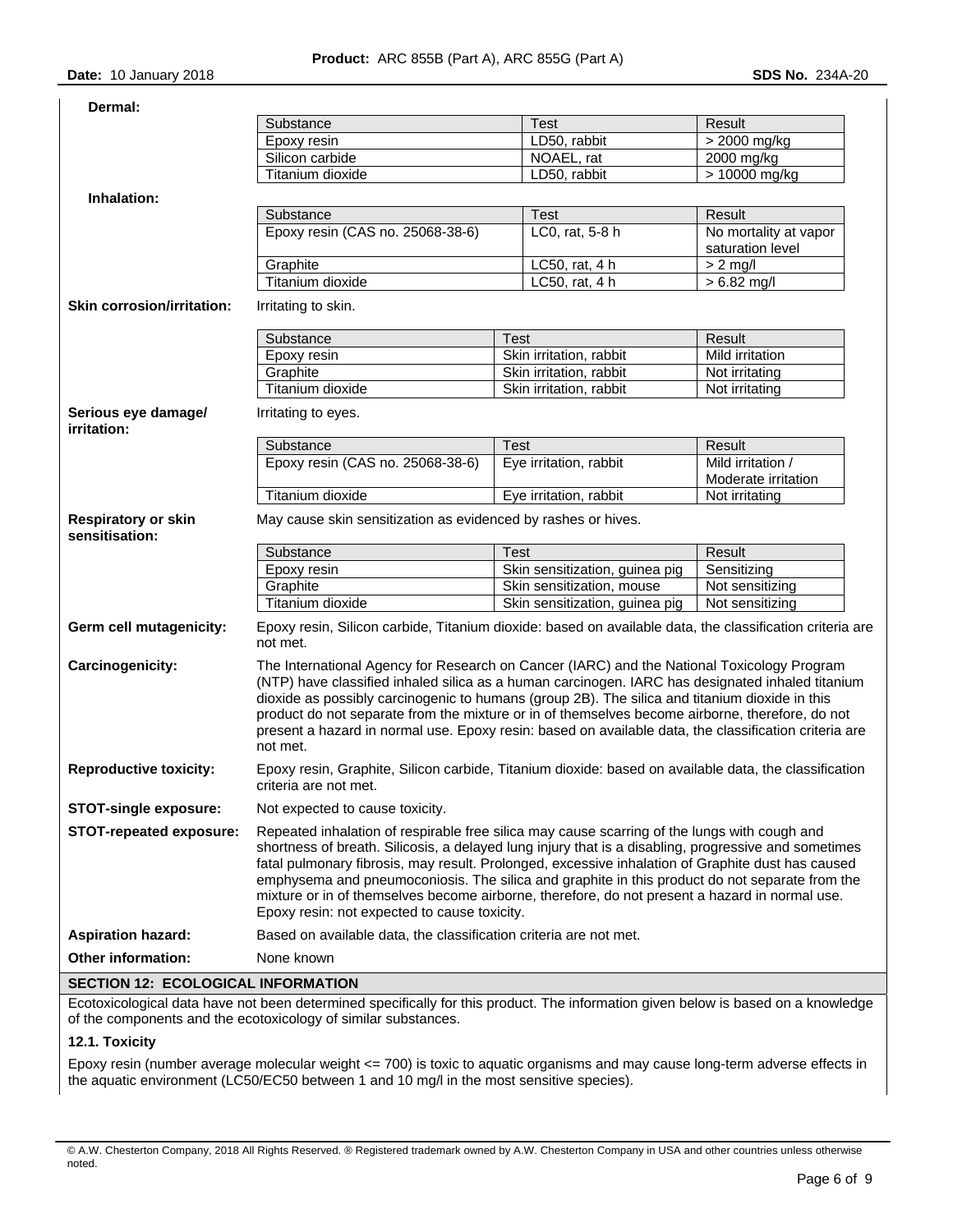#### **12.2. Persistence and degradability**

Unreacted components (Parts A and B), improperly released to the environment, can cause ground and water pollution. Epoxy resin: not readily biodegradable (biodegradation, OECD 301F, 28 days: 5%).

#### **12.3. Bioaccumulative potential**

Epoxy resin:  $log Kow = 2.64 - 3.78$ , low to moderate potential for bioaccumulation.

#### **12.4. Mobility in soil**

Viscous liquid. Solubility in water: very slight. In determining environmental mobility, consider the product's physical and chemical properties (see Section 9). Epoxy resin: if product enters soil, it will be mobile and may contaminate groundwater (log Koc ≤ 3.65).

#### **12.5. Results of PBT and vPvB assessment**

Not available

#### **12.6. Other adverse effects**

None known

## **SECTION 13: DISPOSAL CONSIDERATIONS**

#### **13.1. Waste treatment methods**

Unreacted components are a special waste (classified as hazardous according to 2008/98/EC). Combine resin and curative. The final cured material is considered nonhazardous. Landfill sealed containers with stabilized and solidified liquids in a properly licensed facility. May be incinerated at an appropriate facility. Check local, state and national/federal regulations and comply with the most stringent requirement.

| <b>SECTION 14: TRANSPORT INFORMATION</b>                                                                                                                                              |                                                                               |  |  |  |
|---------------------------------------------------------------------------------------------------------------------------------------------------------------------------------------|-------------------------------------------------------------------------------|--|--|--|
| 14.1. UN number                                                                                                                                                                       |                                                                               |  |  |  |
| ADR/RID/ADN/IMDG/ICAO:                                                                                                                                                                | <b>UN3082</b>                                                                 |  |  |  |
| TDG:                                                                                                                                                                                  | <b>UN3082</b>                                                                 |  |  |  |
| US DOT:                                                                                                                                                                               | <b>UN3082</b>                                                                 |  |  |  |
| 14.2. UN proper shipping name                                                                                                                                                         |                                                                               |  |  |  |
| ADR/RID/ADN/IMDG/ICAO:                                                                                                                                                                | ENVIRONMENTALLY HAZARDOUS SUBSTANCE, LIOUID, N.O.S. (EPOXY RESIN)             |  |  |  |
| TDG:                                                                                                                                                                                  | ENVIRONMENTALLY HAZARDOUS SUBSTANCE, LIQUID, N.O.S. (EPOXY RESIN)             |  |  |  |
| US DOT:                                                                                                                                                                               | ENVIRONMENTALLY HAZARDOUS SUBSTANCE, LIQUID, N.O.S. (EPOXY RESIN)             |  |  |  |
| 14.3. Transport hazard class(es)                                                                                                                                                      |                                                                               |  |  |  |
| ADR/RID/ADN/IMDG/ICAO:                                                                                                                                                                | 9                                                                             |  |  |  |
| TDG:                                                                                                                                                                                  | 9                                                                             |  |  |  |
| US DOT:                                                                                                                                                                               | 9                                                                             |  |  |  |
| 14.4. Packing group                                                                                                                                                                   |                                                                               |  |  |  |
| ADR/RID/ADN/IMDG/ICAO:                                                                                                                                                                | $\mathbf{III}$                                                                |  |  |  |
| TDG:                                                                                                                                                                                  | III                                                                           |  |  |  |
| <b>US DOT:</b>                                                                                                                                                                        | III                                                                           |  |  |  |
| 14.5. Environmental hazards                                                                                                                                                           |                                                                               |  |  |  |
|                                                                                                                                                                                       | <b>MARINE POLLUTANT</b>                                                       |  |  |  |
| 14.6. Special precautions for user                                                                                                                                                    |                                                                               |  |  |  |
| NO SPECIAL PRECAUTIONS FOR USER                                                                                                                                                       |                                                                               |  |  |  |
|                                                                                                                                                                                       | 14.7. Transport in bulk according to Annex II of MARPOL73/78 and the IBC Code |  |  |  |
| NOT APPLICABLE                                                                                                                                                                        |                                                                               |  |  |  |
| 14.8. Other information                                                                                                                                                               |                                                                               |  |  |  |
| <b>US DOT: ERG NO.171.</b>                                                                                                                                                            |                                                                               |  |  |  |
| May be shipped as NON-RESTRICTED in non-bulk packagings (119 gallons or less) by motor vehicle, rail car or aircraft.                                                                 |                                                                               |  |  |  |
| $(49$ CFR $171.4(c)$ )                                                                                                                                                                |                                                                               |  |  |  |
| IMDG: EmS. F-A, S-F                                                                                                                                                                   |                                                                               |  |  |  |
| May be shipped as NON-RESTRICTED in single or combination packagings containing a net quantity per single or inner packaging<br>of 5 L or less. (IMDG CODE Amendment 37-14, 2.10.2.7) |                                                                               |  |  |  |
| ICAO/IATA: May be shipped as NON-RESTRICTED in single or combination packagings containing a net quantity per single or inner                                                         |                                                                               |  |  |  |
| packaging of 5 L or less (IATA Dangerous Goods Regulation 56 <sup>th</sup> edition, 4.4 Special Provisions A197)                                                                      |                                                                               |  |  |  |
| ADR: Classification code M6 Tunnel restriction code (E)                                                                                                                               |                                                                               |  |  |  |
| May be shipped as NON-RESTRICTED in single or combination packagings containing a net quantity per single or inner packaging                                                          |                                                                               |  |  |  |
| of 5 L or less. (ADR 2015 Volume 1, Chapter 3.3 Special Provisions 375)                                                                                                               |                                                                               |  |  |  |

<sup>©</sup> A.W. Chesterton Company, 2018 All Rights Reserved. ® Registered trademark owned by A.W. Chesterton Company in USA and other countries unless otherwise noted.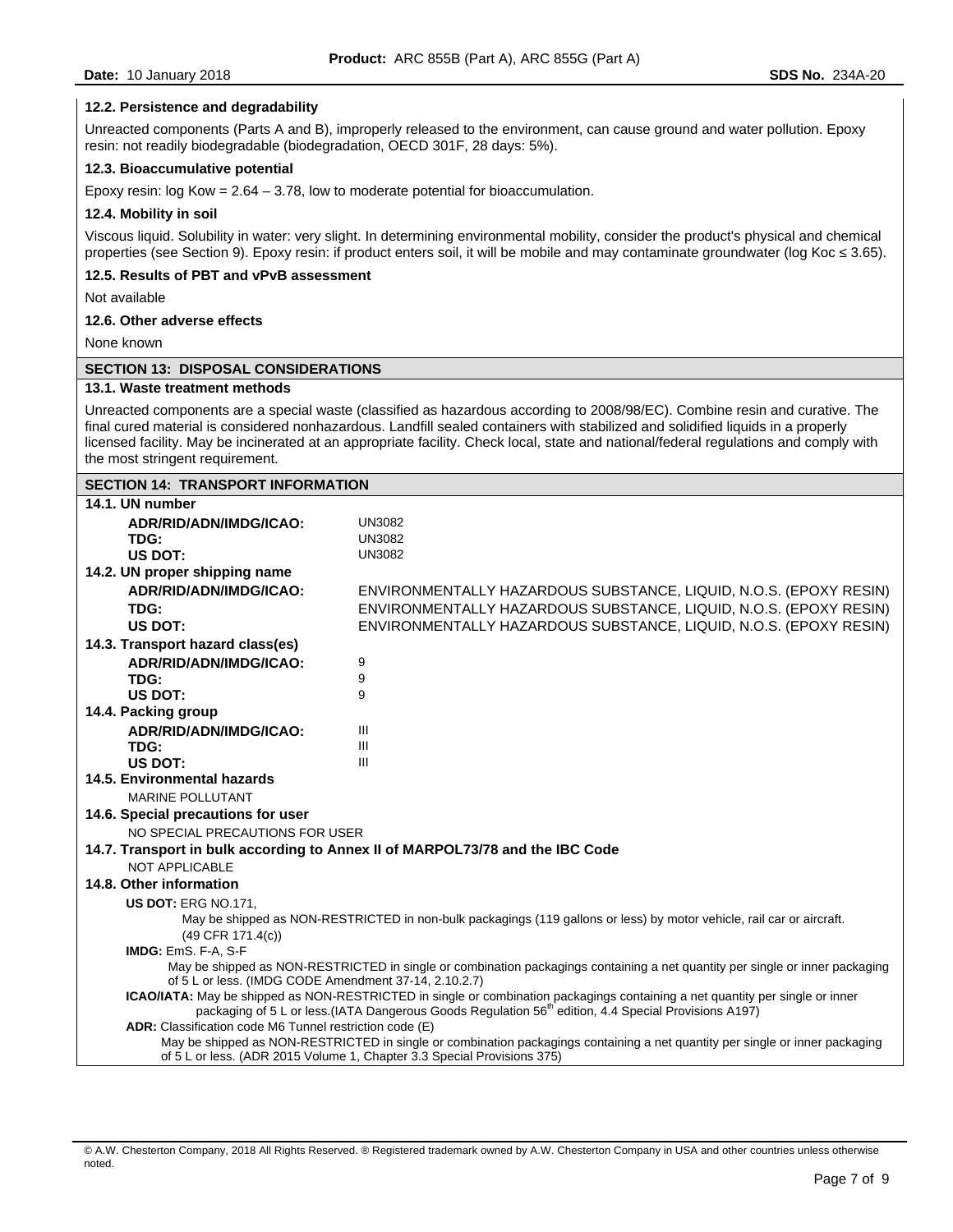| <b>SECTION 15: REGULATORY INFORMATION</b>                                                                                                                                                              |  |  |  |  |
|--------------------------------------------------------------------------------------------------------------------------------------------------------------------------------------------------------|--|--|--|--|
| 15.1. Safety, health and environmental regulations/legislation specific for the substance or mixture                                                                                                   |  |  |  |  |
| 15.1.1. EU regulations                                                                                                                                                                                 |  |  |  |  |
| Authorisations under Title VII: Not applicable                                                                                                                                                         |  |  |  |  |
| <b>Restrictions under Title VIII: None</b>                                                                                                                                                             |  |  |  |  |
| Other EU regulations: Directive 94/33/EC on the protection of young people at work.                                                                                                                    |  |  |  |  |
| 15.1.2. National regulations                                                                                                                                                                           |  |  |  |  |
| US EPA SARA TITLE III                                                                                                                                                                                  |  |  |  |  |
| 313 Chemicals:<br>312 Hazards:                                                                                                                                                                         |  |  |  |  |
| Immediate<br>None                                                                                                                                                                                      |  |  |  |  |
| Delayed                                                                                                                                                                                                |  |  |  |  |
| <b>Other national</b><br>National implementation of the EC Directive referred to in section 15.1.1.<br>regulations:                                                                                    |  |  |  |  |
| 15.2. Chemical safety assessment                                                                                                                                                                       |  |  |  |  |
| No Chemical Safety Assessment has been carried out for this substance/mixture by the supplier.                                                                                                         |  |  |  |  |
| <b>SECTION 16: OTHER INFORMATION</b>                                                                                                                                                                   |  |  |  |  |
| ADN: European Agreement concerning the International Carriage of Dangerous Goods by Inland Waterways<br><b>Abbreviations</b>                                                                           |  |  |  |  |
| and acronyms:<br>ADR: European Agreement concerning the International Carriage of Dangerous Goods by Road<br>ATE: Acute Toxicity Estimate                                                              |  |  |  |  |
| <b>BCF: Bioconcentration Factor</b>                                                                                                                                                                    |  |  |  |  |
| cATpE: Converted Acute Toxicity point Estimate                                                                                                                                                         |  |  |  |  |
| CLP: Classification Labelling Packaging Regulation (1272/2008/EC)                                                                                                                                      |  |  |  |  |
| ES: Exposure Standard<br>GHS: Globally Harmonized System                                                                                                                                               |  |  |  |  |
| ICAO: International Civil Aviation Organization                                                                                                                                                        |  |  |  |  |
| IMDG: International Maritime Dangerous Goods                                                                                                                                                           |  |  |  |  |
| LC50: Lethal Concentration to 50 % of a test population                                                                                                                                                |  |  |  |  |
| LD50: Lethal Dose to 50% of a test population                                                                                                                                                          |  |  |  |  |
| LOEL: Lowest Observed Effect Level<br>N/A: Not Applicable                                                                                                                                              |  |  |  |  |
| NA: Not Available                                                                                                                                                                                      |  |  |  |  |
| NOEC: No Observed Effect Concentration                                                                                                                                                                 |  |  |  |  |
| NOEL: No Observed Effect Level                                                                                                                                                                         |  |  |  |  |
| OECD: Organization for Economic Co-operation and Development<br>PBT: Persistent, Bioaccumulative and Toxic substance                                                                                   |  |  |  |  |
| (Q)SAR: Quantitative Structure-Activity Relationship                                                                                                                                                   |  |  |  |  |
| REACH: Registration, Evaluation, Authorisation and Restriction of Chemicals Regulation (1907/2006/EC)                                                                                                  |  |  |  |  |
| REL: Recommended Exposure Limit                                                                                                                                                                        |  |  |  |  |
| RID: Regulations concerning the International Carriage of Dangerous Goods by Rail                                                                                                                      |  |  |  |  |
| SDS: Safety Data Sheet<br>STEL: Short Term Exposure Limit                                                                                                                                              |  |  |  |  |
| STOT RE: Specific Target Organ Toxicity, Repeated Exposure                                                                                                                                             |  |  |  |  |
| STOT SE: Specific Target Organ Toxicity, Single Exposure                                                                                                                                               |  |  |  |  |
| TDG: Transportation of Dangerous Goods (Canada)                                                                                                                                                        |  |  |  |  |
| TWA: Time Weighted Average<br>US DOT: United States Department of Transportation                                                                                                                       |  |  |  |  |
| vPvB: very Persistent and very Bioaccumulative substance                                                                                                                                               |  |  |  |  |
| WEL: Workplace Exposure Limit                                                                                                                                                                          |  |  |  |  |
| WHMIS: Workplace Hazardous Materials Information System                                                                                                                                                |  |  |  |  |
| Other abbreviations and acronyms can be looked up at www.wikipedia.org.                                                                                                                                |  |  |  |  |
| Commission des normes, de l'équité, de la santé et de la sécurité du travail (CNESST)<br>Key literature references<br>and sources for data:<br>Chemical Classification and Information Database (CCID) |  |  |  |  |
| European Chemicals Agency (ECHA) - Information on Chemicals                                                                                                                                            |  |  |  |  |
| Hazardous Chemical Information System (HCIS)                                                                                                                                                           |  |  |  |  |
| National Institute of Technology and Evaluation (NITE)                                                                                                                                                 |  |  |  |  |
| Swedish Chemicals Agency (KEMI)                                                                                                                                                                        |  |  |  |  |
| U.S. National Library of Medicine Toxicology Data Network (TOXNET)                                                                                                                                     |  |  |  |  |

<sup>©</sup> A.W. Chesterton Company, 2018 All Rights Reserved. ® Registered trademark owned by A.W. Chesterton Company in USA and other countries unless otherwise noted.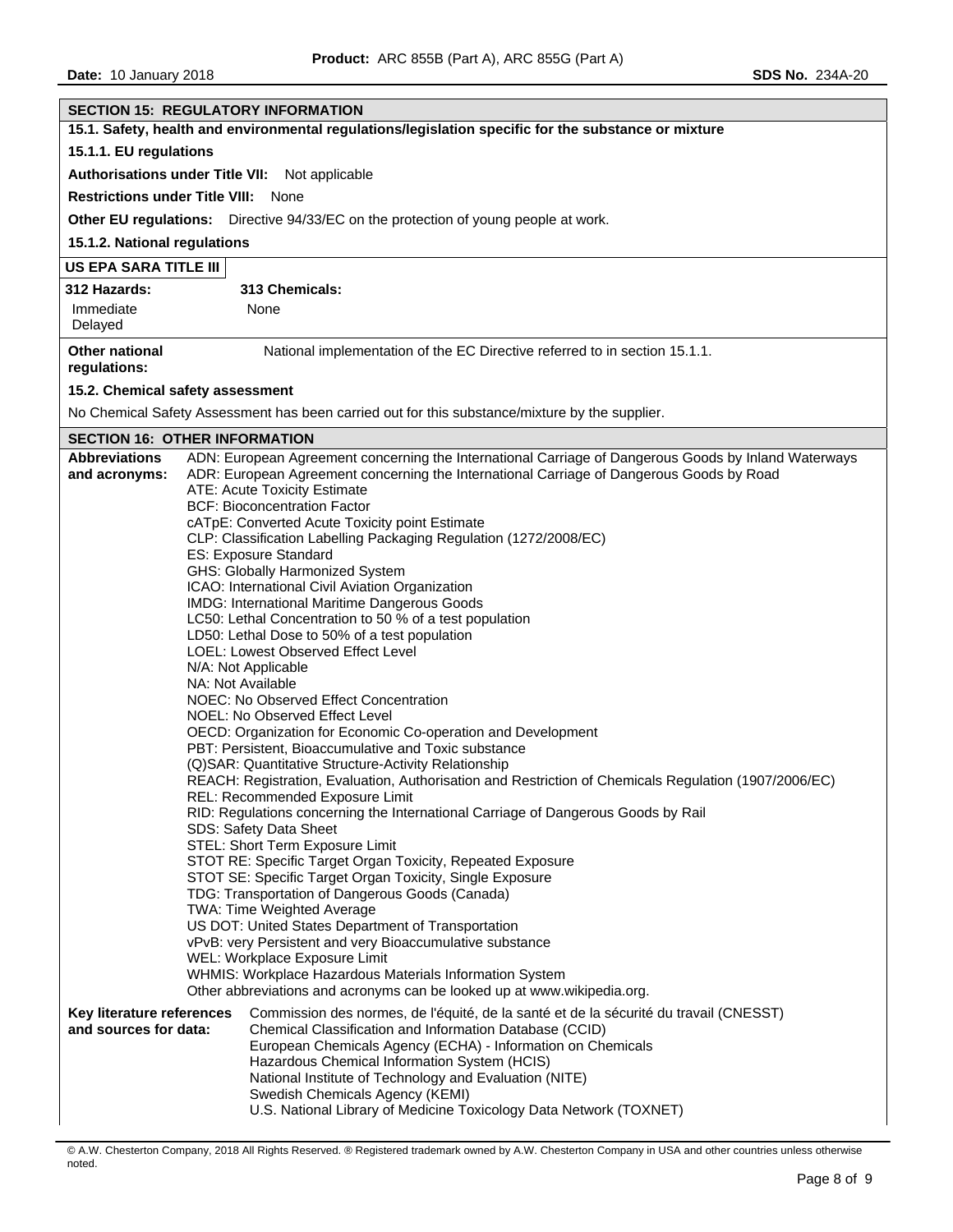**Date:** 10 January 2018 **SDS No. 234A-20** 

|                                                                                                                                                                                                                | Procedure used to derive the classification for mixtures according to Regulation (EC) No 1272/2008 [CLP] / GHS:                                      |  |  |
|----------------------------------------------------------------------------------------------------------------------------------------------------------------------------------------------------------------|------------------------------------------------------------------------------------------------------------------------------------------------------|--|--|
| <b>Classification</b>                                                                                                                                                                                          | <b>Classification procedure</b>                                                                                                                      |  |  |
| Calculation method<br>Skin Irrit. 2, H315                                                                                                                                                                      |                                                                                                                                                      |  |  |
| Eye Irrit. 2, H319                                                                                                                                                                                             | Calculation method                                                                                                                                   |  |  |
| Skin Sens. 1, H317                                                                                                                                                                                             | Bridging principle "Dilution"                                                                                                                        |  |  |
| Aquatic Chronic 2, H411                                                                                                                                                                                        | Calculation method                                                                                                                                   |  |  |
| <b>Relevant H-statements:</b><br>H315: Causes skin irritation.<br>H317: May cause an allergic skin reaction.<br>H319: Causes serious eye irritation.<br>H411: Toxic to aquatic life with long lasting effects. |                                                                                                                                                      |  |  |
| Hazard pictogram names: Exclamation mark, environment.                                                                                                                                                         |                                                                                                                                                      |  |  |
| <b>Changes to the SDS in this revision:</b> Section 2.2.                                                                                                                                                       |                                                                                                                                                      |  |  |
| <b>Date of last revision:</b> 10 January 2018                                                                                                                                                                  |                                                                                                                                                      |  |  |
| <b>Further information:</b><br>None                                                                                                                                                                            |                                                                                                                                                      |  |  |
|                                                                                                                                                                                                                | This information is based solely on data provided by suppliers of the materials used, not on the mixture itself. No warranty is expressed or implied |  |  |

regarding the suitability of the product for the user's particular purpose. The user must make their own determination as to suitability.

© A.W. Chesterton Company, 2018 All Rights Reserved. ® Registered trademark owned by A.W. Chesterton Company in USA and other countries unless otherwise noted.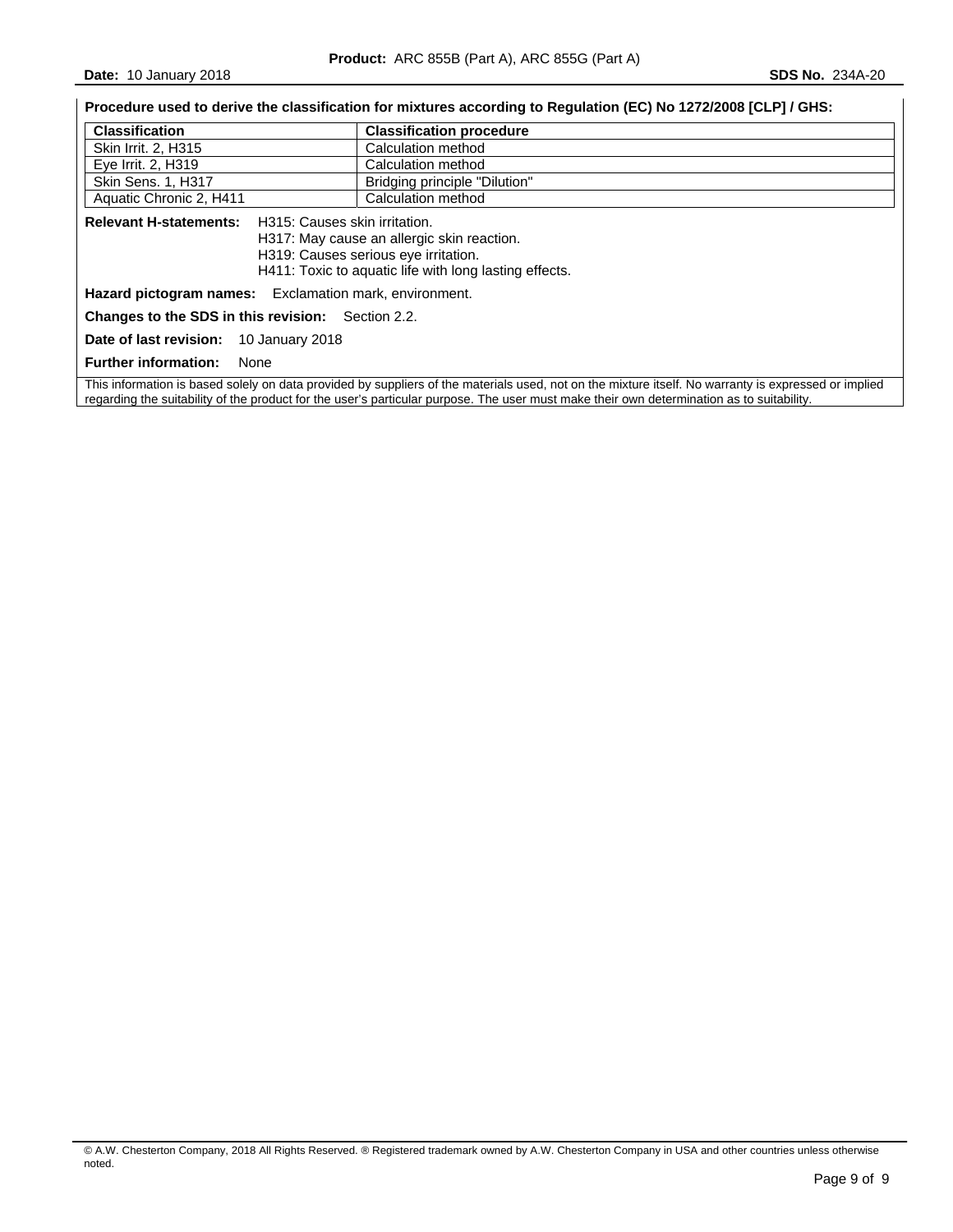

# **SAFETY DATA SHEET**  in accordance with 1907/2006/EC (REACH, as amended by 2015/830/EU) 29 CFR 1910.1200 and WHMIS 2015 **Revision date:** 26 April 2018 **Initial date of issue:** 6 July 2007 **SDS No.** 234B-19a **SECTION 1: IDENTIFICATION OF THE SUBSTANCE/MIXTURE AND OF THE COMPANY/UNDERTAKING 1.1. Product identifier**  ARC 855 (Part B) **1.2. Relevant identified uses of the substance or mixture and uses advised against**  ARC Polymer Composite to be used with ARC 855 (Part A) and ARC 855N (Part A). Repair damage caused by impact, abrasion, erosion or corrosion; rebuild worn areas; fill holes and cracks; provide abrasion resistant surfaces. **1.3. Details of the supplier of the safety data sheet Company:** A.W. CHESTERTON COMPANY 860 Salem Street Groveland, MA 01834-1507, USA Tel. +1 978-469-6446 Fax: +1 978-469-6785 (Mon. - Fri. 8:30 - 5:00 PM EST) SDS requests: www.chesterton.com E-mail (SDS questions): ProductMSDSs@chesterton.com E-mail: customer.service@chesterton.com Canada: A.W. Chesterton Company Ltd., 889 Fraser Drive, Unit 105, Burlington, Ontario L7L 4X8 - Tel. 905-335-5055 EU: Chesterton International GmbH, Am Lenzenfleck 23, D85737 Ismaning, Germany – Tel. +49-89-996-5460 **Supplier: 1.4. Emergency telephone number**  24 hours per day, 7 days per week Call Infotrac: 1-800-535-5053 Outside N. America: +1 352-323-3500 (collect) **SECTION 2: HAZARDS IDENTIFICATION 2.1. Classification of the substance or mixture 2.1.1. Classification according to Regulation (EC) No 1272/2008 [CLP] / 29 CFR 1910.1200 / WHMIS 2015 / GHS**  Skin Corr. 1B, H314 Acute Tox. 4, H302 Skin Sens. 1, H317 Aquatic Chronic 3, H412 **2.1.2. Classification according to WHMIS 1988**  E: Corrosive materials; D2B: Toxic materials causing other effects **2.1.3. Australian statement of hazardous nature**  Hazardous according to criteria of Safe Work Australia. **2.1.4. Additional information**  For full text of H-statements: see SECTIONS 2.2 and 16. **2.2. Label elements Labelling according to Regulation (EC) No 1272/2008 [CLP] / 29 CFR 1910.1200 / WHMIS 2015 / GHS Hazard pictograms: Signal word:** Danger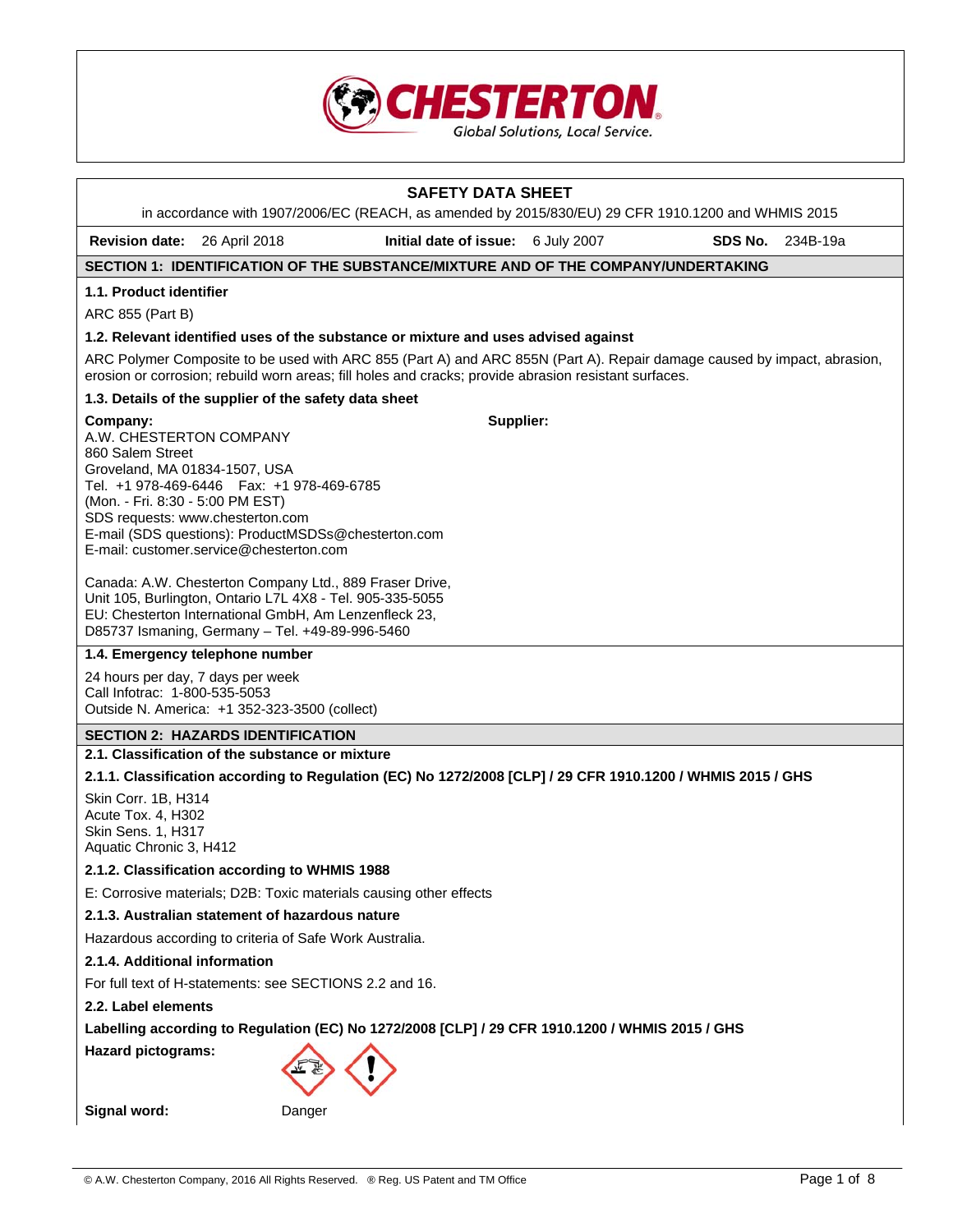| <b>Hazard statements:</b>        | H314<br>H <sub>302</sub><br>H317<br>H412             | Causes severe skin burns and eye damage.<br>Harmful if swallowed.<br>May cause an allergic skin reaction.<br>Harmful to aquatic life with long lasting effects.                                                                                                                                                                                                                                                                                                                                                                                                                                                      |
|----------------------------------|------------------------------------------------------|----------------------------------------------------------------------------------------------------------------------------------------------------------------------------------------------------------------------------------------------------------------------------------------------------------------------------------------------------------------------------------------------------------------------------------------------------------------------------------------------------------------------------------------------------------------------------------------------------------------------|
| <b>Precautionary statements:</b> | P273<br>P <sub>280</sub><br>P310<br>P333/313<br>P363 | Avoid release to the environment.<br>Wear protective gloves/clothing and eye/face protection.<br>P303/361/353 IF ON SKIN (or hair): Take off immediately all contaminated clothing. Rinse skin<br>with water/shower.<br>P305/351/338 IF IN EYES: Rinse cautiously with water for several minutes. Remove contact<br>lenses, if present and easy to do. Continue rinsing.<br>P301/330/331 IF SWALLOWED: rinse mouth. Do NOT induce vomiting.<br>Immediately call a POISON CENTER or doctor/physician.<br>If skin irritation or rash occurs: Get medical advice/attention.<br>Wash contaminated clothing before reuse. |

#### **Supplemental information:** None

## **2.3. Other hazards**

The safety and health hazards are detailed separately for Part A and Part B. The final cured material is considered nonhazardous. Upon machining, refer to the precautions in the safety data sheets for Part A and Part B.

#### **SECTION 3: COMPOSITION/INFORMATION ON INGREDIENTS**

| 3.2. Mixtures                                                                                                           |       |                           |                          |                                                                                                       |
|-------------------------------------------------------------------------------------------------------------------------|-------|---------------------------|--------------------------|-------------------------------------------------------------------------------------------------------|
| Hazardous Ingredients <sup>1</sup>                                                                                      | % Wt. | <b>CAS No./</b><br>EC No. | <b>REACH</b><br>Reg. No. | <b>CLP/GHS Classification</b>                                                                         |
| Benzyl Alcohol                                                                                                          | 30-60 | 100-51-6<br>202-859-9     | 01-211949<br>2630-38     | Acute Tox. 4, H302/332<br>Eye Irrit. 2, H319                                                          |
| 3-Aminomethyl-3,5,5-<br>trimethylcyclohexylamine                                                                        | 30-60 | 2855-13-2<br>220-666-8    | 01-211951<br>4687-32     | Acute Tox. 4. H302/312<br>Skin Corr. 1B, H314<br><b>Skin Sens. 1, H317</b><br>Aquatic Chronic 3, H412 |
| 3-Aminomethyl-3,5,5-<br>trimethylcyclohexylamine, reaction<br>products with bisphenol A diglycidyl ether<br>homopolymer | 15-40 | 68609-08-5<br>Polymer     | 01-211996<br>5165-33*    | Skin Corr. 1B, H314<br>Eye Dam. 1, H318<br><b>Skin Sens. 1, H317</b><br>Aquatic Chronic 3, H412       |

\*Covered by CAS # 38294-64-3 For full text of H-statements: see SECTION 16.

<sup>1</sup> Classified according to: \* 29 CFR 1910.1200, 1915, 1916, 1917, Mass. Right-to-Know Law (ch. 40, M.G.L..O. 111F), California Proposition 65 \* 1272/2008/EC, REACH

- \* WHMIS 2015
- \* Safe Work Australia [NOHSC: 1008 (2004)]

# **SECTION 4: FIRST AID MEASURES**

#### **4.1. Description of first aid measures**

**Inhalation:** Remove to fresh air. If not breathing, administer artificial respiration. Contact physician.

Skin contact: Flood area with water while removing contaminated clothing. Wash clothing before reuse. Consult physician.

**Eye contact:** Flush eyes for at least 30 minutes with large amounts of water. Contact physician.

**Ingestion:** Do not induce vomiting. If conscious, dilute stomach contents with large quantities of water. Contact physician immediately.

## **4.2. Most important symptoms and effects, both acute and delayed**

Direct contact will cause burns to skin, eyes and mucous membranes. High vapor concentrations may cause respiratory tract irritation. May cause allergic skin sensitization.

## **4.3. Indication of any immediate medical attention and special treatment needed**

Treat symptoms.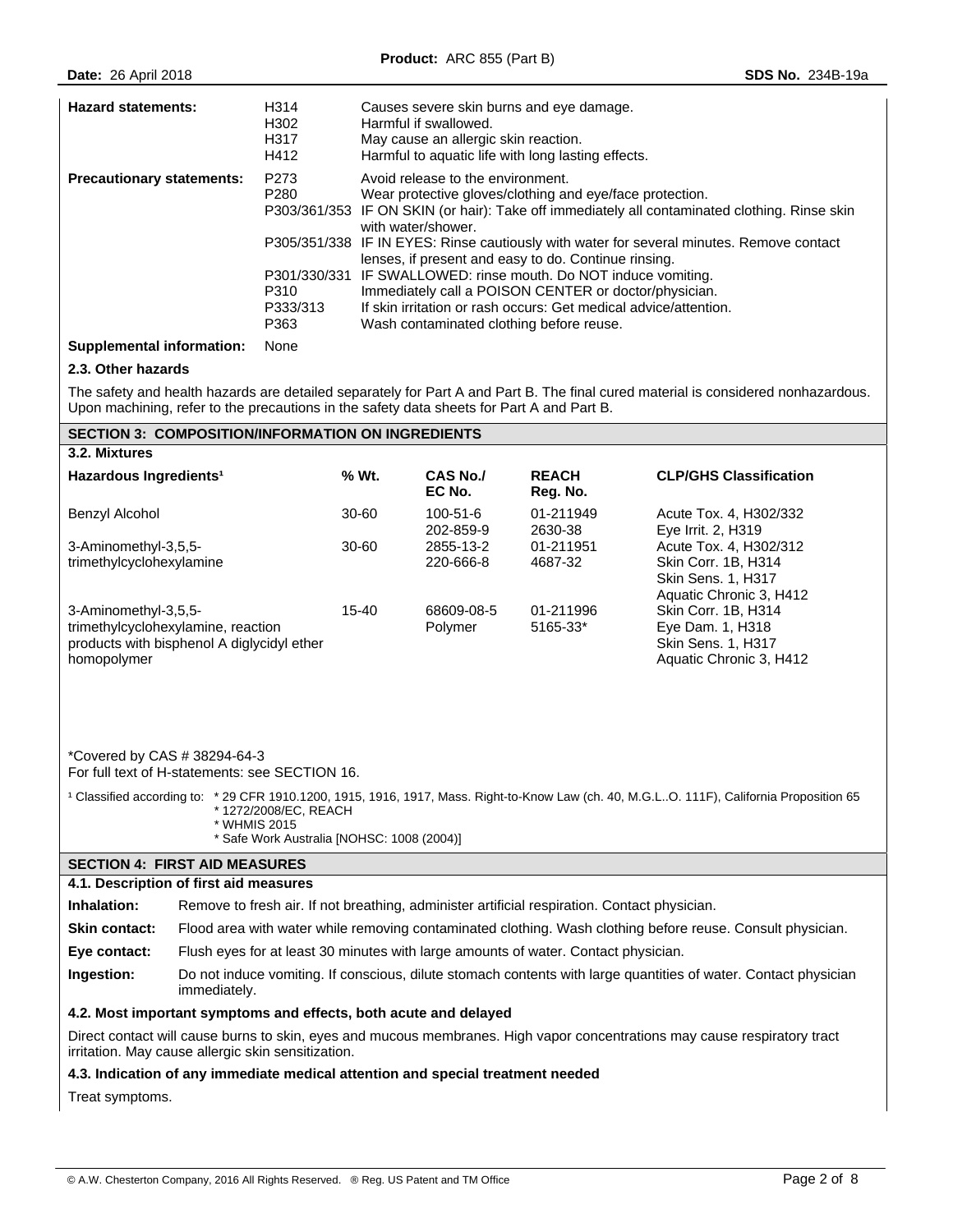# **SECTION 5: FIREFIGHTING MEASURES 5.1. Extinguishing media Suitable extinguishing media:** Carbon Dioxide, dry chemical, foam or water fog **Unsuitable extinguishing media:** High volume water jet **5.2. Special hazards arising from the substance or mixture**  None **5.3. Advice for firefighters**  Cool exposed containers with water. Recommend Firefighters wear self-contained breathing apparatus. **Flammability Classification:** not determined **HAZCHEM Emergency Action Code:** 2 **Z SECTION 6: ACCIDENTAL RELEASE MEASURES 6.1. Personal precautions, protective equipment and emergency procedures**  Evacuate area. Provide adequate ventilation. Utilize exposure controls and personal protection as specified in Section 8. **6.2. Environmental Precautions**  Keep out of sewers, streams and waterways. **6.3. Methods and material for containment and cleaning up**  Contain spill to a small area. Pick up with absorbent material (sand, sawdust, clay, etc.) and place in a suitable container for disposal. Flush floor with dilute (5%) Acetic Acid. Collect rinsate for proper disposal. **6.4. Reference to other sections**  Refer to section 13 for disposal advice. **SECTION 7: HANDLING AND STORAGE 7.1. Precautions for safe handling**  Avoid all direct contact. Wash thoroughly after handling. Avoid breathing mist or vapor. Utilize exposure controls and personal protection as specified in Section 8. Remove contaminated clothing immediately. Contaminated work clothing should not be allowed out of the workplace. Wash clothing before reuse. Contaminated leather including shoes cannot be decontaminated and should be discarded. **7.2. Conditions for safe storage, including any incompatibilities**  Store in cool, dry area. **7.3. Specific end use(s)**  No special precautions. **SECTION 8: EXPOSURE CONTROLS/PERSONAL PROTECTION 8.1. Control parameters Occupational exposure limit values Ingredients OSHA PEL**¹ **ACGIH TLV**² **UK WEL**³ **AUSTRALIA ES**⁴ **ppm mg/m3 ppm mg/m3 ppm mg/m3 ppm mg/m3** Benzyl Alcohol 3-Aminomethyl-3,5,5 trimethylcyclohexylamine – – – – – – – – 3-Aminomethyl-3,5,5 trimethylcyclohexylamine, reaction products with bisphenol A diglycidyl ether homopolymer – – – – – – – – <sup>1</sup> United States Occupational Health & Safety Administration permissible exposure limits. <sup>2</sup> American Conference of Governmental Industrial Hygienists threshold limit values. ³ EH40 Workplace exposure limits, Health & Safety Executive

⁴ Adopted National Exposure Standards for Atmospheric Contaminants in the Occupational Environment [NOHSC:1003].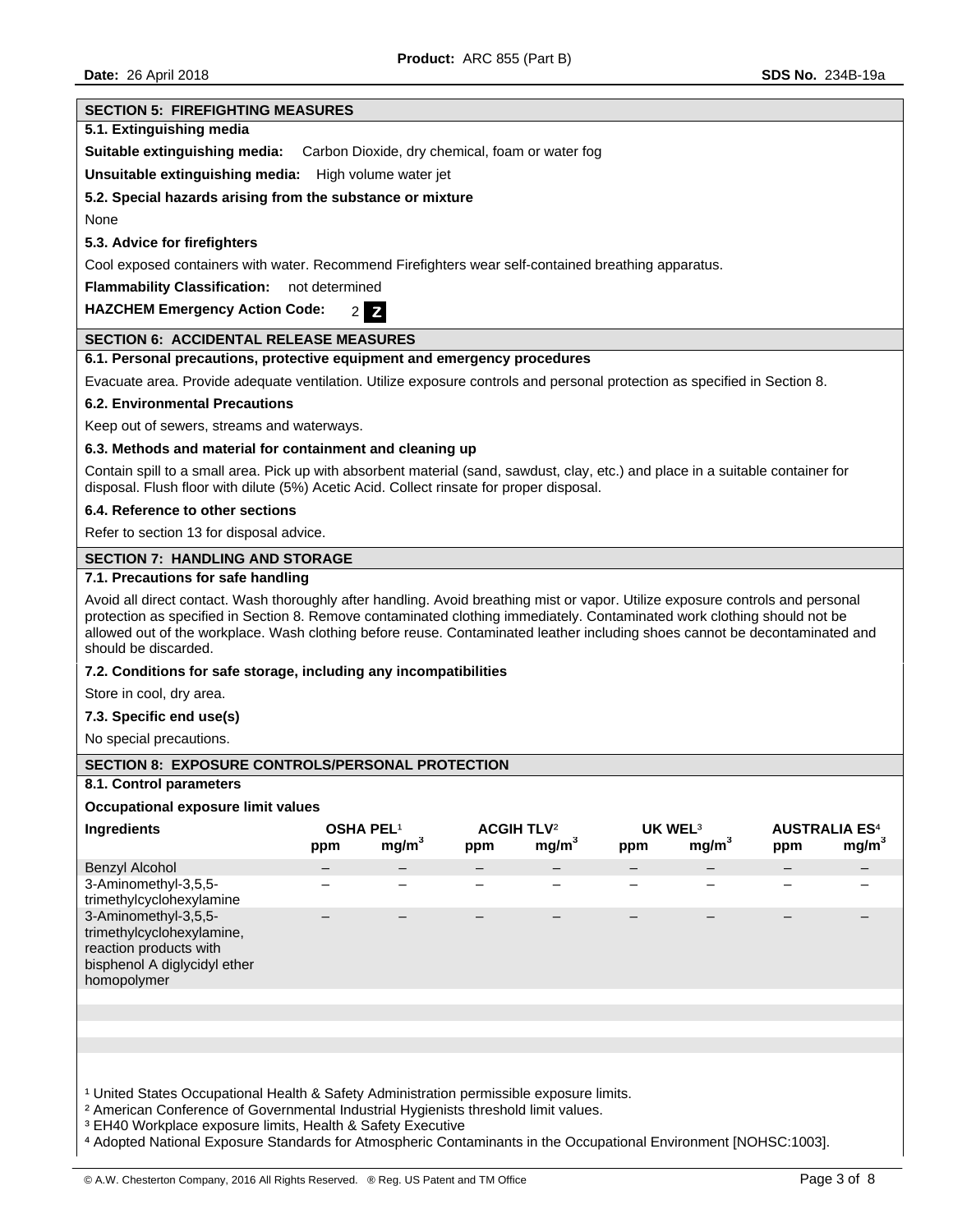| <b>Date: 26 April 2018</b>                                                                                                                                |                                                           |                |                                                 |                      | SDS No. 234B-19a        |
|-----------------------------------------------------------------------------------------------------------------------------------------------------------|-----------------------------------------------------------|----------------|-------------------------------------------------|----------------------|-------------------------|
| 8.2. Exposure controls                                                                                                                                    |                                                           |                |                                                 |                      |                         |
| 8.2.1. Engineering measures                                                                                                                               |                                                           |                |                                                 |                      |                         |
| Provide adequate ventilation. If necessary, provide local exhaust.                                                                                        |                                                           |                |                                                 |                      |                         |
| 8.2.2. Individual protection measures                                                                                                                     |                                                           |                |                                                 |                      |                         |
| Not normally needed. If necessary, utilize an approved (amine) organic vapor respirator (e.g., EN<br><b>Respiratory protection:</b><br>filter type A-P3). |                                                           |                |                                                 |                      |                         |
| Protective gloves:                                                                                                                                        | Chemical resistant gloves (e.g., butyl rubber, nitrile)   |                |                                                 |                      |                         |
|                                                                                                                                                           | 3-Aminomethyl-3,5,5-trimethylcyclohexylamine:             |                |                                                 |                      |                         |
|                                                                                                                                                           |                                                           |                |                                                 |                      |                         |
|                                                                                                                                                           | Contact type                                              | Glove material |                                                 | Layer thickness      | Breakthrough time       |
|                                                                                                                                                           | Full                                                      | nitrile rubber |                                                 | 0.40 mm<br>$0.65$ mm | > 480 min.<br>> 30 min. |
|                                                                                                                                                           | Splash                                                    | neoprene       |                                                 |                      |                         |
| Eye and face protection:                                                                                                                                  | Safety goggles.                                           |                |                                                 |                      |                         |
| Other:                                                                                                                                                    | Impervious clothing as necessary to prevent skin contact. |                |                                                 |                      |                         |
| 8.2.3. Environmental exposure controls                                                                                                                    |                                                           |                |                                                 |                      |                         |
| Refer to sections 6 and 12.                                                                                                                               |                                                           |                |                                                 |                      |                         |
| <b>SECTION 9: PHYSICAL AND CHEMICAL PROPERTIES</b>                                                                                                        |                                                           |                |                                                 |                      |                         |
| 9.1. Information on basic physical and chemical properties                                                                                                |                                                           |                |                                                 |                      |                         |
| <b>Physical state</b>                                                                                                                                     | liquid                                                    |                | Odour                                           |                      | Ammonia                 |
| <b>Colour</b>                                                                                                                                             | clear - colorless                                         |                | <b>Odour threshold</b>                          |                      | not determined          |
| Initial boiling point<br><b>Melting point</b>                                                                                                             | $> 200^{\circ}$ C ( $> 392^{\circ}$ F)                    |                | Vapour pressure @ 20°C<br>% Aromatics by weight |                      | not determined<br>0%    |
| % Volatile (by volume)                                                                                                                                    | not applicable<br>0%                                      |                | рH                                              |                      | not applicable          |
| <b>Flash point</b>                                                                                                                                        | $>100^{\circ}$ C ( $>212^{\circ}$ F)                      |                | <b>Relative density</b>                         |                      | $1.0$ kg/l              |
| <b>Method</b>                                                                                                                                             | PM Closed Cup                                             |                | Weight per volume                               |                      | 8.34 lbs/gal.           |
| <b>Viscosity</b>                                                                                                                                          | 260 cps @ 25°C                                            |                | <b>Coefficient (water/oil)</b>                  |                      | not determined          |
| <b>Autoignition temperature</b>                                                                                                                           | not determined                                            |                | Vapour density (air=1)                          |                      | >1                      |
| <b>Decomposition temperature</b>                                                                                                                          | not determined                                            |                | Rate of evaporation (ether=1)                   |                      | $\leq 1$                |
| <b>Upper/lower flammability or</b><br>explosive limits                                                                                                    | not applicable                                            |                | Solubility in water                             |                      | not determined          |
| Flammability (solid, gas)                                                                                                                                 | not applicable                                            |                | <b>Oxidising properties</b>                     |                      | not applicable          |
| <b>Explosive properties</b>                                                                                                                               | not applicable                                            |                |                                                 |                      |                         |
| 9.2. Other information                                                                                                                                    |                                                           |                |                                                 |                      |                         |
| None                                                                                                                                                      |                                                           |                |                                                 |                      |                         |
| SECTION 10: STABILITY AND REACTIVITY                                                                                                                      |                                                           |                |                                                 |                      |                         |
|                                                                                                                                                           | 10.1. Reactivity                                          |                |                                                 |                      |                         |
| Refer to sections 10.3 and 10.5.<br>10.2. Chemical stability                                                                                              |                                                           |                |                                                 |                      |                         |
| Stable                                                                                                                                                    |                                                           |                |                                                 |                      |                         |
| 10.3. Possibility of hazardous reactions                                                                                                                  |                                                           |                |                                                 |                      |                         |
| No dangerous reactions known under conditions of normal use.                                                                                              |                                                           |                |                                                 |                      |                         |

# **10.4. Conditions to avoid**

Open flames and red hot surfaces.

# **10.5. Incompatible materials**

Strong acids and strong oxidizers like liquid Chlorine and concentrated Oxygen.

## **10.6. Hazardous decomposition products**

Carbon Monoxide, Carbon Dioxide and other toxic fumes.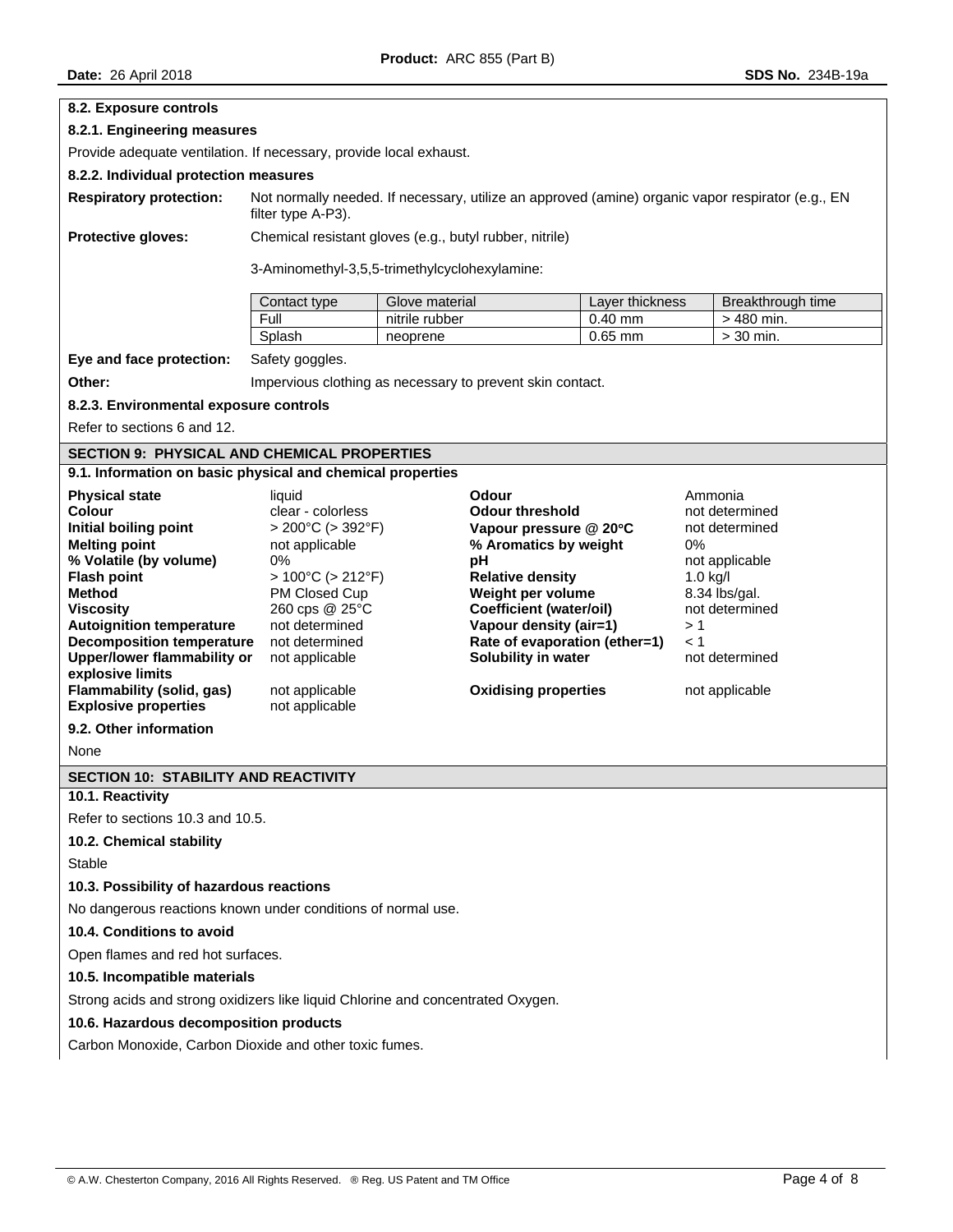| <b>SECTION 11: TOXICOLOGICAL INFORMATION</b>          |                                                                                                                                                                                                                                                                                                     |                         |                                     |  |  |
|-------------------------------------------------------|-----------------------------------------------------------------------------------------------------------------------------------------------------------------------------------------------------------------------------------------------------------------------------------------------------|-------------------------|-------------------------------------|--|--|
| 11.1. Information on toxicological effects            |                                                                                                                                                                                                                                                                                                     |                         |                                     |  |  |
| <b>Primary route of exposure</b><br>under normal use: | Inhalation, skin and eye contact. Personnel with pre-existing allergies, eczema or skin conditions<br>may be aggravated by exposure.                                                                                                                                                                |                         |                                     |  |  |
| Acute toxicity -                                      |                                                                                                                                                                                                                                                                                                     |                         |                                     |  |  |
| Oral:                                                 | Harmful if swallowed. ATE-mix = $1210$ mg/kg                                                                                                                                                                                                                                                        |                         |                                     |  |  |
|                                                       | Substance                                                                                                                                                                                                                                                                                           | Test                    | Result                              |  |  |
|                                                       | Product                                                                                                                                                                                                                                                                                             | LD50, rat               | 200-2000 mg/kg                      |  |  |
|                                                       | <b>Benzyl Alcohol</b>                                                                                                                                                                                                                                                                               | LD50, rat               | 1230 mg/kg                          |  |  |
|                                                       | 3-Aminomethyl-3,5,5-                                                                                                                                                                                                                                                                                | LD50, rat               | 1030 mg/kg                          |  |  |
|                                                       | trimethylcyclohexylamine                                                                                                                                                                                                                                                                            |                         |                                     |  |  |
|                                                       | 3-Aminomethyl-3,5,5-<br>trimethylcyclohexylamine, reaction<br>products with bisphenol A diglycidyl<br>ether homopolymer                                                                                                                                                                             | LD50, rat               | 3100 mg/kg                          |  |  |
| Dermal:                                               | $ATE-mix = 2227 mg/kg$                                                                                                                                                                                                                                                                              |                         |                                     |  |  |
|                                                       | Substance                                                                                                                                                                                                                                                                                           | <b>Test</b>             | Result                              |  |  |
|                                                       | <b>Benzyl Alcohol</b>                                                                                                                                                                                                                                                                               | LD50, rabbit            | 2000 mg/kg                          |  |  |
|                                                       | 3-Aminomethyl-3,5,5-<br>trimethylcyclohexylamine                                                                                                                                                                                                                                                    | LD50, rat               | $>1840$ mg/kg                       |  |  |
| Inhalation:                                           | High vapor concentrations may cause respiratory tract irritation. ATE-mix $\geq 20$ mg/l (vapor). ATE-<br>$mix = 6.96$ mg/l (mist).                                                                                                                                                                 |                         |                                     |  |  |
|                                                       | Substance                                                                                                                                                                                                                                                                                           | Test                    | Result                              |  |  |
|                                                       | <b>Benzyl Alcohol</b>                                                                                                                                                                                                                                                                               | LC50, rat, 4 h          | 11 mg/l (vapor)                     |  |  |
|                                                       | Benzyl Alcohol                                                                                                                                                                                                                                                                                      | LC50, rat, 4 h          | > 4.178 mg/l (mist)                 |  |  |
|                                                       | 3-Aminomethyl-3,5,5-<br>trimethylcyclohexylamine                                                                                                                                                                                                                                                    | LC50, rat, 4 h          | $>$ 5.01 mg/l (mist,<br>analytical) |  |  |
| <b>Skin corrosion/irritation:</b>                     | Causes burns.                                                                                                                                                                                                                                                                                       |                         |                                     |  |  |
|                                                       | Substance                                                                                                                                                                                                                                                                                           | Test                    | Result                              |  |  |
|                                                       | 3-Aminomethyl-3,5,5-<br>trimethylcyclohexylamine                                                                                                                                                                                                                                                    | Skin irritation, rabbit | Corrosive                           |  |  |
| Serious eye damagel<br>irritation:                    | Causes serious eye damage.                                                                                                                                                                                                                                                                          |                         |                                     |  |  |
|                                                       | Substance                                                                                                                                                                                                                                                                                           | Test                    | Result                              |  |  |
|                                                       | 3-Aminomethyl-3,5,5-                                                                                                                                                                                                                                                                                | Eye irritation, rabbit, | Corrosive                           |  |  |
|                                                       | trimethylcyclohexylamine                                                                                                                                                                                                                                                                            | <b>OECD 405</b>         |                                     |  |  |
| <b>Respiratory or skin</b><br>sensitisation:          | May cause allergic skin sensitization.                                                                                                                                                                                                                                                              |                         |                                     |  |  |
|                                                       | Substance                                                                                                                                                                                                                                                                                           | Test                    | Result                              |  |  |
|                                                       | 3-Aminomethyl-3,5,5-                                                                                                                                                                                                                                                                                | Skin sensitization,     | Sensitizing                         |  |  |
|                                                       | trimethylcyclohexylamine                                                                                                                                                                                                                                                                            | guinea pig, OECD 406    |                                     |  |  |
| Germ cell mutagenicity:                               | Benzyl Alcohol, 3-Aminomethyl-3,5,5-trimethylcyclohexylamine: based on available data, the<br>classification criteria are not met.                                                                                                                                                                  |                         |                                     |  |  |
| Carcinogenicity:                                      | As per 29 CFR 1910.1200 (Hazard Communication), this product contains no carcinogens as listed<br>by the National Toxicology Program (NTP), the International Agency for Research on Cancer<br>(IARC), the Occupational Safety and Health Administration (OSHA) or Regulation (EC) No<br>1272/2008. |                         |                                     |  |  |
| <b>Reproductive toxicity:</b>                         | 3-Aminomethyl-3,5,5-trimethylcyclohexylamine: developmental NOAEL > 250 mg/kg/day; maternal<br>NOEL 50 mg/kg/day.                                                                                                                                                                                   |                         |                                     |  |  |
| <b>STOT-single exposure:</b>                          | 3-Aminomethyl-3,5,5-trimethylcyclohexylamine: based on available data, the classification criteria<br>are not met.                                                                                                                                                                                  |                         |                                     |  |  |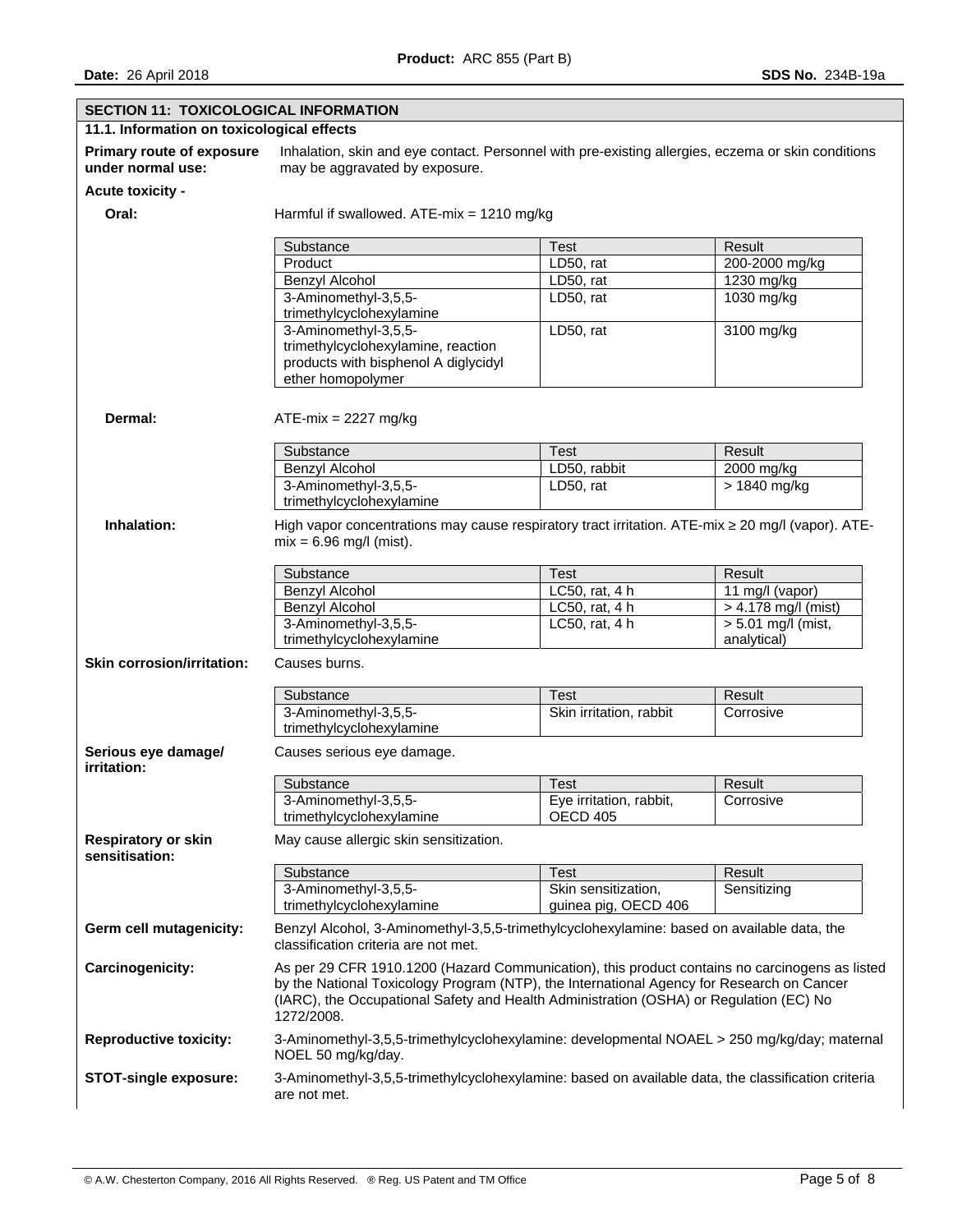**STOT-repeated exposure:** 3-Aminomethyl-3,5,5-trimethylcyclohexylamine: 48 h EL50 (for daphnia).

|                           | Substance                                                     | Test                   | Result               |
|---------------------------|---------------------------------------------------------------|------------------------|----------------------|
|                           | 3-Aminomethyl-3,5,5-                                          | 90-day oral subchronic | NOAEL: 59 mg/kg/day  |
|                           | trimethylcyclohexylamine                                      | study, OECD 408        | (male), 62 mg/kg/day |
|                           |                                                               |                        | (female)             |
| Aspiration hazard:        | Not expected to be an aspiration toxicant based on viscosity. |                        |                      |
| <b>Other information:</b> | None known                                                    |                        |                      |
|                           |                                                               |                        |                      |

#### **SECTION 12: ECOLOGICAL INFORMATION**

Ecotoxicological data have not been determined specifically for this product. The information given below is based on a knowledge of the components and the ecotoxicology of similar substances.

#### **12.1. Toxicity**

Harmful to aquatic organisms, may cause long-term adverse effects in the aquatic environment. 96 h LC50 (fish) > 10 – 100 mg/l.

#### **12.2. Persistence and degradability**

3-Aminomethyl-3,5,5-trimethylcyclohexylamine: biodegradable. Benzyl Alcohol: readily biodegradable.

#### **12.3. Bioaccumulative potential**

Benzyl Alcohol: low potential for bioaccumulation (log Kow: 1.1). 3-Aminomethyl-3,5,5-trimethylcyclohexylamine: low potential for bioaccumulation (BCF [QSAR]: 3.16).

#### **12.4. Mobility in soil**

Liquid. Slightly soluble in water. In determining environmental mobility, consider the product's physical and chemical properties (see Section 9). Benzyl Alcohol: expected to have very high mobility in soils. 3-Aminomethyl-3,5,5-trimethylcyclohexylamine: log  $Koc (QSAR) = 2.97.$ 

# **12.5. Results of PBT and vPvB assessment**

Not available

#### **12.6. Other adverse effects**

None known

# **SECTION 13: DISPOSAL CONSIDERATIONS**

#### **13.1. Waste treatment methods**

Unreacted components are a special waste. Combine resin and curative. The final cured material is considered nonhazardous. Landfill sealed containers with a properly licensed facility. May be incinerated at an appropriate facility. Check local, state and national/federal regulations and comply with the most stringent requirement. This product is classified as a hazardous waste according to 2008/98/EC.

| <b>SECTION 14: TRANSPORT INFORMATION</b>                                      |                                   |  |  |
|-------------------------------------------------------------------------------|-----------------------------------|--|--|
| 14.1. UN number                                                               |                                   |  |  |
| ADR/RID/ADN/IMDG/ICAO:                                                        | <b>UN2289</b>                     |  |  |
| TDG:                                                                          | <b>UN2289</b>                     |  |  |
| US DOT:                                                                       | <b>UN2289</b>                     |  |  |
| 14.2. UN proper shipping name                                                 |                                   |  |  |
| ADR/RID/ADN/IMDG/ICAO:                                                        | ISOPHORONEDIAMINE SOLUTION        |  |  |
| TDG:                                                                          | <b>ISOPHORONEDIAMINE SOLUTION</b> |  |  |
| US DOT:                                                                       | <b>ISOPHORONEDIAMINE SOLUTION</b> |  |  |
| 14.3. Transport hazard class(es)                                              |                                   |  |  |
| ADR/RID/ADN/IMDG/ICAO:                                                        | 8                                 |  |  |
| TDG:                                                                          | 8                                 |  |  |
| US DOT:                                                                       | 8                                 |  |  |
| 14.4. Packing group                                                           |                                   |  |  |
| ADR/RID/ADN/IMDG/ICAO:                                                        | Ш                                 |  |  |
| TDG:                                                                          | Ш                                 |  |  |
| US DOT:                                                                       | III                               |  |  |
| 14.5. Environmental hazards                                                   |                                   |  |  |
| NO ENVIRONMENTAL HAZARDS                                                      |                                   |  |  |
| 14.6. Special precautions for user                                            |                                   |  |  |
| NO SPECIAL PRECAUTIONS FOR USER                                               |                                   |  |  |
| 14.7. Transport in bulk according to Annex II of MARPOL73/78 and the IBC Code |                                   |  |  |
| <b>NOT APPLICABLE</b>                                                         |                                   |  |  |
|                                                                               |                                   |  |  |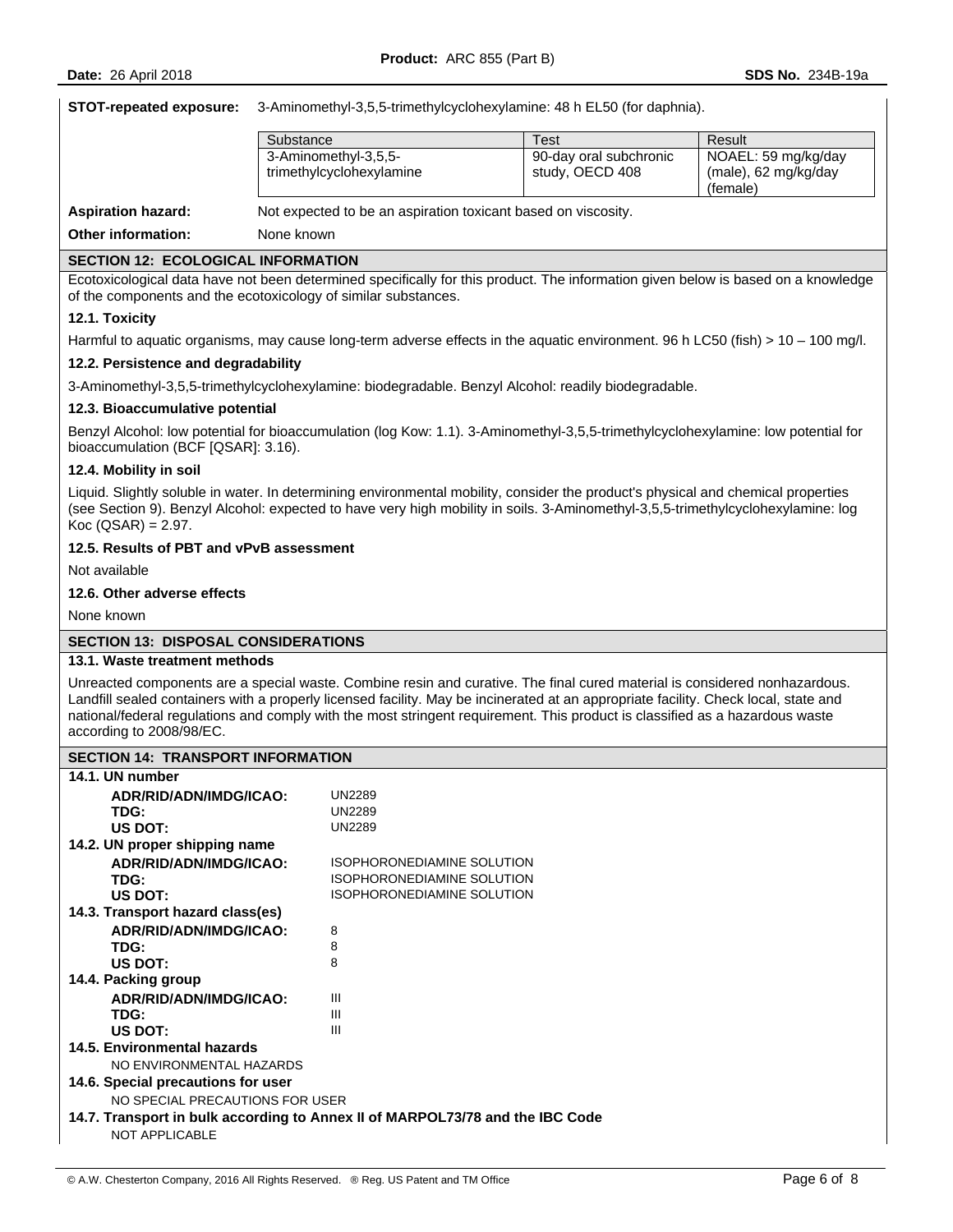#### **14.8. Other information**

#### **US DOT:** ERG NO. 153

May be shipped as Limited Quantities in packaging having a rated capacity gross weight of 66 lb. or less and in inner packages not over 5 Liters (49 CFR 173.154 (b,2)

**IMDG:** EmS F-A, S-B, IMDG segregation group 18-Alkalis

**ADR:** Classification code C7, Tunnel restriction code (E)

# **SECTION 15: REGULATORY INFORMATION**

**15.1. Safety, health and environmental regulations/legislation specific for the substance or mixture** 

#### **15.1.1. EU regulations**

**Authorisations under Title VII:** Not applicable

**Restrictions under Title VIII:** None

**Other EU regulations:** Directive 94/33/EC on the protection of young people at work.

**15.1.2. National regulations** 

#### **US EPA SARA TITLE III**

| 312 Hazards: | 313 Chemicals: |
|--------------|----------------|
| Immediate    | None           |
| Delayed      |                |

**Other national regulations:** National implementation of the EC Directive referred to in section 15.1.1.

#### **15.2. Chemical safety assessment**

No Chemical Safety Assessment has been carried out for this substance/mixture by the supplier.

#### **SECTION 16: OTHER INFORMATION**

| <b>Abbreviations</b> | ADN: European Agreement concerning the International Carriage of Dangerous Goods by Inland Waterways  |  |  |
|----------------------|-------------------------------------------------------------------------------------------------------|--|--|
| and acronyms:        | ADR: European Agreement concerning the International Carriage of Dangerous Goods by Road              |  |  |
|                      | ATE: Acute Toxicity Estimate                                                                          |  |  |
|                      | <b>BCF: Bioconcentration Factor</b>                                                                   |  |  |
|                      | CLP: Classification Labelling Packaging Regulation (1272/2008/EC)<br>ES: Exposure Standard            |  |  |
|                      |                                                                                                       |  |  |
|                      | GHS: Globally Harmonized System                                                                       |  |  |
|                      | ICAO: International Civil Aviation Organization                                                       |  |  |
|                      | IMDG: International Maritime Dangerous Goods                                                          |  |  |
|                      | LC50: Lethal Concentration to 50 % of a test population                                               |  |  |
|                      | LD50: Lethal Dose to 50% of a test population                                                         |  |  |
|                      | LOEL: Lowest Observed Effect Level                                                                    |  |  |
|                      | N/A: Not Applicable                                                                                   |  |  |
|                      | NA: Not Available                                                                                     |  |  |
|                      | NOEC: No Observed Effect Concentration                                                                |  |  |
|                      | NOEL: No Observed Effect Level                                                                        |  |  |
|                      | OECD: Organization for Economic Co-operation and Development                                          |  |  |
|                      | PBT: Persistent, Bioaccumulative and Toxic substance                                                  |  |  |
|                      | (Q) SAR: Quantitative Structure-Activity Relationship                                                 |  |  |
|                      | REACH: Registration, Evaluation, Authorisation and Restriction of Chemicals Regulation (1907/2006/EC) |  |  |
|                      | RID: Regulations concerning the International Carriage of Dangerous Goods by Rail                     |  |  |
|                      | SDS: Safety Data Sheet                                                                                |  |  |
|                      | STEL: Short Term Exposure Limit                                                                       |  |  |
|                      | STOT RE: Specific Target Organ Toxicity, Repeated Exposure                                            |  |  |
|                      | STOT SE: Specific Target Organ Toxicity, Single Exposure                                              |  |  |
|                      | TDG: Transportation of Dangerous Goods (Canada)                                                       |  |  |
|                      | US DOT: United States Department of Transportation                                                    |  |  |
|                      | vPvB: very Persistent and very Bioaccumulative substance                                              |  |  |
|                      | WEL: Workplace Exposure Limit                                                                         |  |  |
|                      | WHMIS: Workplace Hazardous Materials Information System                                               |  |  |
|                      | Other abbreviations and acronyms can be looked up at www.wikipedia.org.                               |  |  |
|                      |                                                                                                       |  |  |